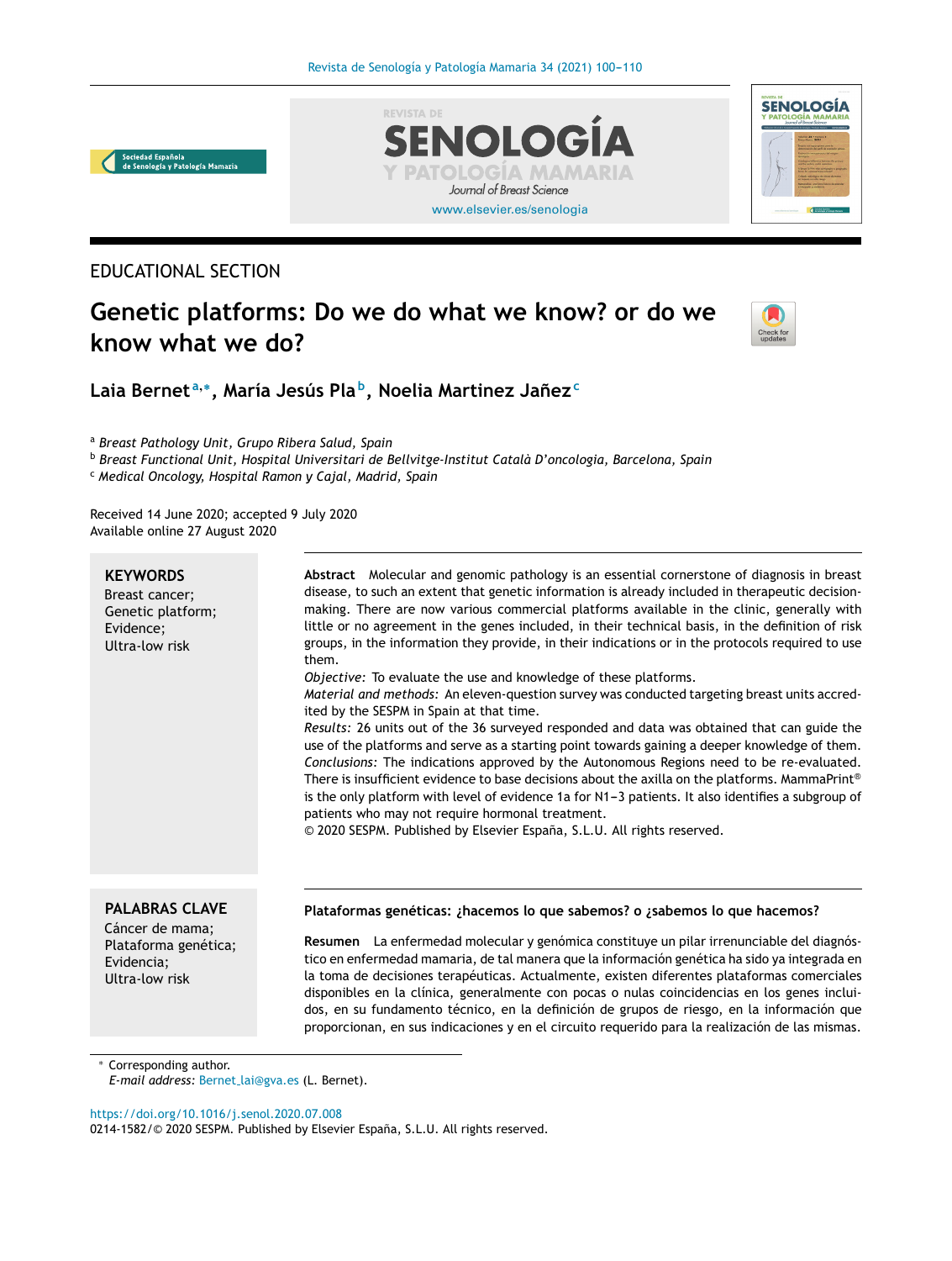*Objetivo:* Evaluar el uso y conocimiento de dichas plataformas.

*Material y métodos:* Se realizó una encuesta de 11 preguntas dirigidas a las unidades de mama acreditadas en España por la SESPM en ese momento.

*Resultados:* Respondieron 26 unidades de 36 encuestadas y se obtuvieron datos que pueden ser orientativos acerca del uso de las plataformas y pueden servir como punto de partida para profundizar en su conocimiento.

*Conclusiones:* Es necesario re-evaluar indicaciones aprobadas por las CC.AA. No existe evidencia suficiente para tomar decisiones sobre la axila en función de la plataforma. MammaPrint<sup>®</sup> es la única plataforma con evidencia IA para pacientes N1-3. Además, identifica un subgrupo de pacientes que pueden no requerir tratamiento hormonal.

© 2020 SESPM. Publicado por Elsevier España, S.L.U. Todos los derechos reservados.

#### **Introduction**

Breast cancer is a heterogeneous disease not only from a morphological perspective but also from a genetic perspective, with highly variable disease-free and relapse-free intervals that can range from months to decades from the time of initial diagnosis and treatment.

Therapeutic decision-making is based, fundamentally, on the characteristics of the tumour, both morphological and biological, and on its extent. Recently, genetic information has also been integrated to identify patients with high clinical-pathological risk (HR), but low genomic risk (LR), who do not require chemotherapy.

Given that molecular and genomic pathology already constitute an essential pillar of diagnosis in breast pathology, multiple commercial platforms are available in the clinic, generally with few or no coincidences in the genes included, in their technical basis, in the definition of risk groups, in the information they provide, in their indications and in the circuit required to carry them out.

## **Objectives**

To explore the degree of knowledge we have of genomic platforms for breast cancer in daily practice, from the SESPM and through a brief survey directed at the 36 SESPMaccredited Breast Units at that time. The survey was conducted in June 2019 and consisted of 11 questions with a dichotomous (yes/no) or multiple response depending on the type of question.

To comment on this work, from these questions we selected those that have seemed to be of greatest interest to us, either because of the question itself or because of the answers obtained.

Twenty-six units answered the questionnaire, i.e., 72.2% of those surveyed. By specialty, there were 10 gynaecologists, 5 surgeons, 9 oncologists, and 2 pathologists.

## **Material and methods**

The questions and possible answers were made through the SurveyMonkey platform to facilitate the online response of the respondents, as well as the subsequent analysis of the data obtained.

[Table](#page-2-0) 1 shows the questions asked, the possible answers and the percentages broken down for each answer.

The results were presented and discussed at the 4th Spanish Breast Congress (4th CEMA). For publication, the authors selected, at their discretion, the eight questions of greatest interest in light of the answers, referenced in the text according to their numbering in [Table](#page-2-0) 1 and whose comments are based on the review of the literature.

Our objectives were in no case to make judgments based on the respondents' answers, but rather to obtain the real picture of the use of the platforms in our environment, providing, where we thought appropriate, relevant information that, in our opinion, might be of interest.

## **Results**

## **Question 3: Do you use genomic signature (GS) in your daily practice?**

*96.1% of respondents answered affirmatively.* Therefore, almost 4% of respondents do not use any genomic platform in their daily practice. Given that the use of genomic platforms is financed in our country for specific indications and that their use is recommended in all clinical guidelines, SESPM, NCCN, NICE, ASCO, EGTM, the St. Gallen panel of experts and even in the latest edition of the TNM, it is worth considering whether the reasons for not applying them could be due to the logistical difficulty in handling the tissue, distrust in the results, or because it is considered that, for therapeutic decision-making, the immunohistochemical study is sufficient. The fact that the new extension of the indications (patients with  $1-3$  positive lymph nodes), is not financed by some autonomous communities, may be another limitation to its use.

**Question 4: What are the indications at your hospital? This question had four possible answers: <50 years, RE+, HER2**−**, N0, <50 years, RE+, HER2**−**, N1, >50 years, RE+, HER2**−**, N0 and >50 years, RE+, HER2**−**, N1.**

*For most respondents, GS is primarily used in RE+/HER2*−*/N0 patients*, regardless of their age [\(Fig.](#page-3-0) 1).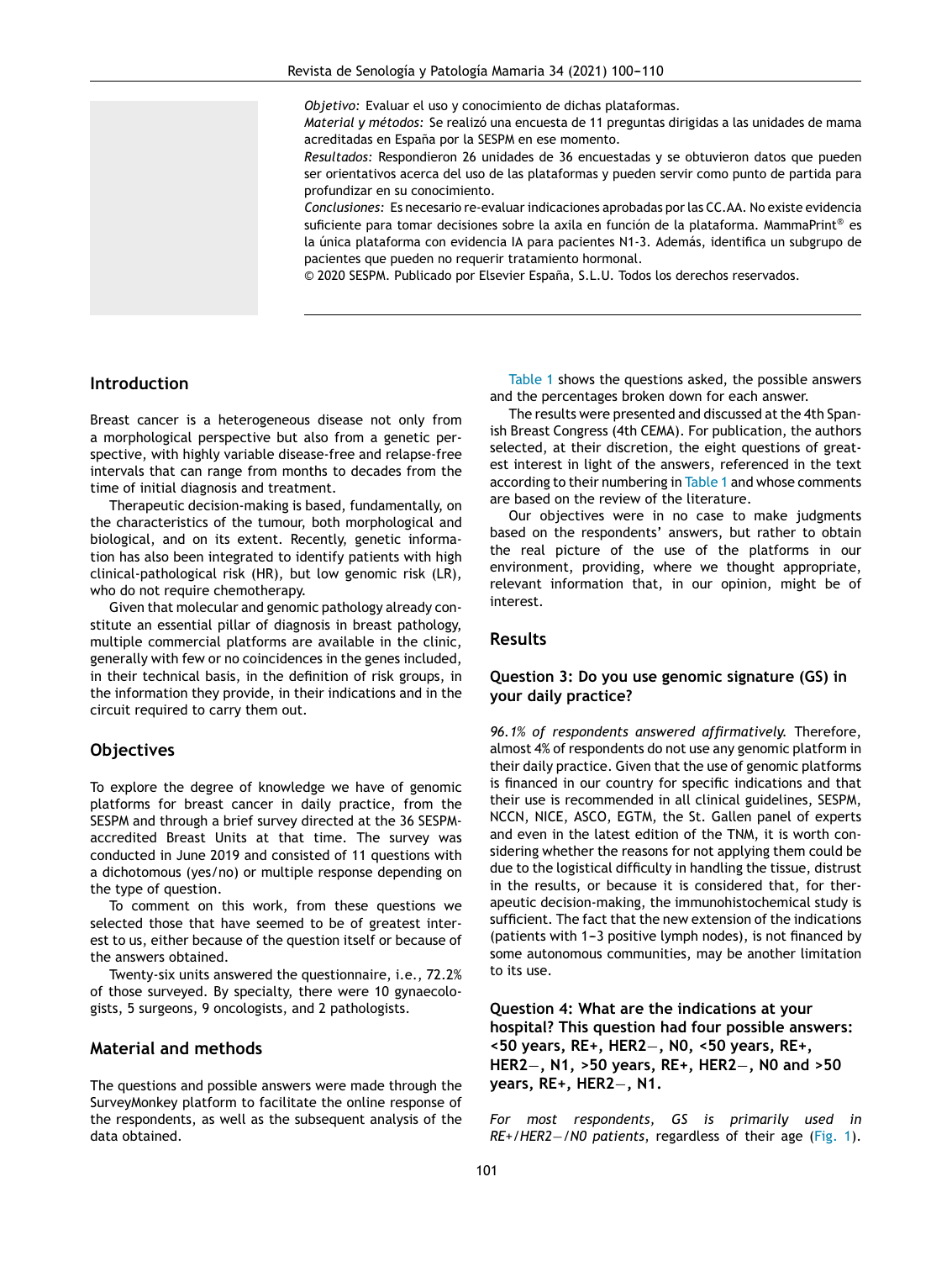## <span id="page-2-0"></span>**Table 1**

| Question                              | Answers                   | %        | No. of cases   |
|---------------------------------------|---------------------------|----------|----------------|
| 1. Work centre                        |                           |          |                |
| 2. Specialty                          |                           |          |                |
| 3. Do you use gs in your daily        | Yes                       | 96.1     | 25             |
| practice?                             | N <sub>0</sub>            | 3.9      | 1              |
| 4. What are the indications in your   | $<$ 50 year/ER+/HERT2-/N0 | 34.6     | 9              |
| hospital?                             | <50 years/ER+/HER2-/N1    | 19.2     | 5              |
|                                       | >50years/ER+/HER2-/N0     | 38.4     | 10             |
|                                       | >50years/ER+/HER2-/N1     | 7.6      | 2              |
| 5. Do you believe in evidence as the  | Yes: 100% (26)            |          |                |
| strategic basis for medical           | <b>No</b>                 | 0        | $\mathbf{0}$   |
| decision-making?                      |                           |          |                |
| 6. Do you believe that the risk group | Yes                       | 65.3     | 17             |
| assigned by GS depends on the         | No                        | 34.6     | 9              |
| platform used?                        |                           |          |                |
| 7. Do you consider the result of the  | Always                    | 53.8     | 14             |
| GS test conclusive in therapeutic     | Never                     | 0        | $\Omega$       |
| decision-making?                      | In $>50\%$ of cases       | 42.3     | 11             |
|                                       | In <50% of cases          | 3.8      | $\mathbf{1}$   |
| 8. Do you think there is any          | Optimisation of resources | 53.8     | 14             |
| advantage in performing the test in   | Speed                     | 53.8     | 14             |
| the hospital itself?                  | Understanding of the test | 7.69     | $\overline{2}$ |
|                                       | <b>No</b>                 | 26.9     | $\overline{7}$ |
| 9. Do you think that the GS has any   | Yes                       | 62       | 16             |
| impact on axillary treatment?         | <b>No</b>                 | 38       | 10             |
| 10. Do you believe that the GS        | At 5 years                | 19.2     | 5              |
| assesses or can assess the risk       | At 10 years               | 76.9     | 20             |
| of late recurrence?                   | At more than 10 years     | 3.8      | 1              |
|                                       | <b>No</b>                 | $\Omega$ | $\Omega$       |
| 11. Do you know the technical         | RT-PCR                    | 50       | 13             |
| basis of the platform used?           | Microarray                | 34.6     | 9              |
|                                       | Transcriptomic            | 7.6      | $\overline{2}$ |
|                                       | Proteomic                 | 0        | 0              |
|                                       | Epigenomic                | $\Omega$ | 0              |
|                                       | <b>NGS</b>                | 7.6      | 2              |

Among the respondents, therefore, age is not a variable that affects the use of GS. Although age is not observed to be a limiting condition for use of the platform, we should remember that only MammaPrint® , Oncotype Dx<sup>®</sup> and EndoPredict<sup>®</sup> are approved for both pre- and post-menopausal patients.

Regarding the use of GS in N1 patients, only a quarter of the respondents (27%) use it in this subgroup of patients, while 73% only use it in RE+/HER2-/N0 patients. Although currently available evidence supports its use in 1-3 positive lymph nodes, the lack of funding from some autonomous communities for N1 cases is a major constraint to its use in that clinical setting.

Currently, MammaPrint® is the only GS with a 1A evidence level for use in N1-3 patients. The evidence level for Oncotype Dx® , Prosigna® and EndoPredict® in these patients is currently only 2B (NICE Guide 2020). $1-4$ 

## **Question 5: Do you believe in evidence as a strategic basis for medical decision-making?**

*100% of the respondents answered affirmatively.* The meaning of the evidence and degrees of recommendation, despite the value given to that condition by most respondents, is not always clear. Levels of evidence are based on study design and methodological quality of individual studies. The degrees of recommendation are based on the strength of the evidence supporting the study. The hierarchy of the different types of studies is from more to less, systematic reviews and meta-analyses of controlled and randomised trials, observational studies, non-experimental studies, and expert opinion. The highest levels of evidence are acquired on the basis of high quality meta-analyses and systematic reviews while the lowest levels of evidence are based on expert opinion.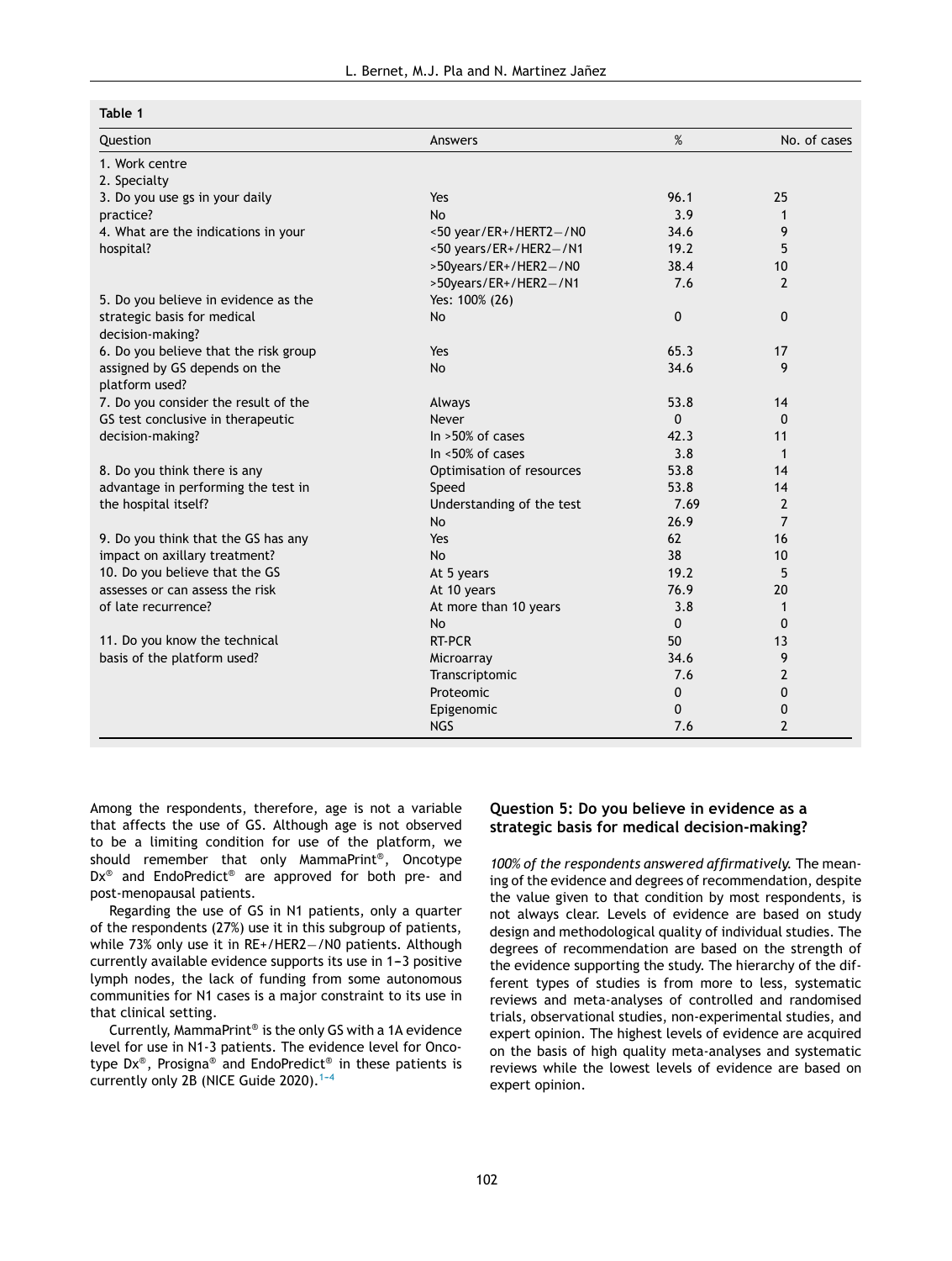<span id="page-3-0"></span>



There are several evidence classification models, but the one generally used is that proposed by the *Centre for Evidence-Based Medicine, Oxford (OCEBM)*[5](#page-9-0) that classifies evidence into levels ranging from 1 to 5, (with level 1 being the ''best evidence'' and level 5 being ''worse'', ''the worst'' or ''the least good''), together with recommendation grades A-D. This model has the advantage of assuring us of the most accurate knowledge of each scenario, owing to its high degree of specialisation. Furthermore, it has the prerogative to clarify how a lack of methodological rigour affects the design of the studies, diminishing their value not only in the gradation of evidence, but also in the strength of recommendations. In [Table](#page-4-0) 2, we recall the differences between levels of evidence 1.

It is worth noting that, although 100% of respondents believe in evidence as the basis for medical decision-making, they use tests with a 2A evidence level despite the fact that tests with a 1A evidence level are available on the market.

## **Question 6: Do you think the risk group assigned by the genomic signature depends on the platform used?**

*65.3% (17 answers) of the respondents believed that it did and 34.6% (9 answers) believed that it did not.* In recent decades, the recognition of different intrinsic molecular subtypes has highlighted the complexity of breast cancer biology. Although immunohistochemistry (IHC) is the most commonly applied technique for the surrogate molecular classification of breast cancer, gene-expression-based assays (BluePrint® , PAM50) evaluate a greater number of genes than IHC/FISH surrogates and can reclassify a significant number of patients based on *molecular* pathways. This

reclassification can have important consequences for therapeutic decision-making, tumour response to specific drugs and clinical follow-up. Consequently, two fundamental questions arise:

1. *Is there concordance between the intrinsic subtype assigned by genomic platform and the intrinsic-like subtype assigned by IHC?* If not, *does the genomic platform add information to the IHC subtype?*

Discrepancies between the IHC and gene panels have been studied in numerous recent studies: Paquet and Hallett found a 28.6% discordance between the PAM50-based intrinsic subtype and the IHC immunophenotype.<sup>[6](#page-9-0)</sup>

Hee Kyung Kim found discordance in 38.4% of cases when comparing PAM50 with the molecular subtype surrogated by IHC. Only 29% of HER2-enriched patients (PAM50) were HER2+ by IHC. The authors commented that such discordance may be a cause of under- or over-treatment since HER2-enriched/HER2-negative IHC patients (71%) could confer lack of potential benefit to monoclonal therapy.<sup>7</sup> [A](#page-9-0)lthough the St. Gallen Conference 2011 recommended treating patients based on the IHC assessment of ER, PR, HER2 and Ki-67, the results of this study suggest that these discrepancies should be taken into account.

In [t](#page-9-0)he study by Parker et al., $^8$  the authors compared the molecular subtype by PAM50 with the IHC surrogate and observed that, of 626 RE + tumours (IHC), 73% were Luminal (A or B), 11% were HER2-enriched, 5% were Basal-like and 12% were Normal-like. In contrast, RE- (IHC) tumours included 11% Luminal, 32% HER2-enriched, 50% Basal-like and 7% Normal-like. That is, the authors observed discordances of 45.1% in the Luminal group, with Luminal A accounting for only 58.3% of the HR+/HER2- tumours. Of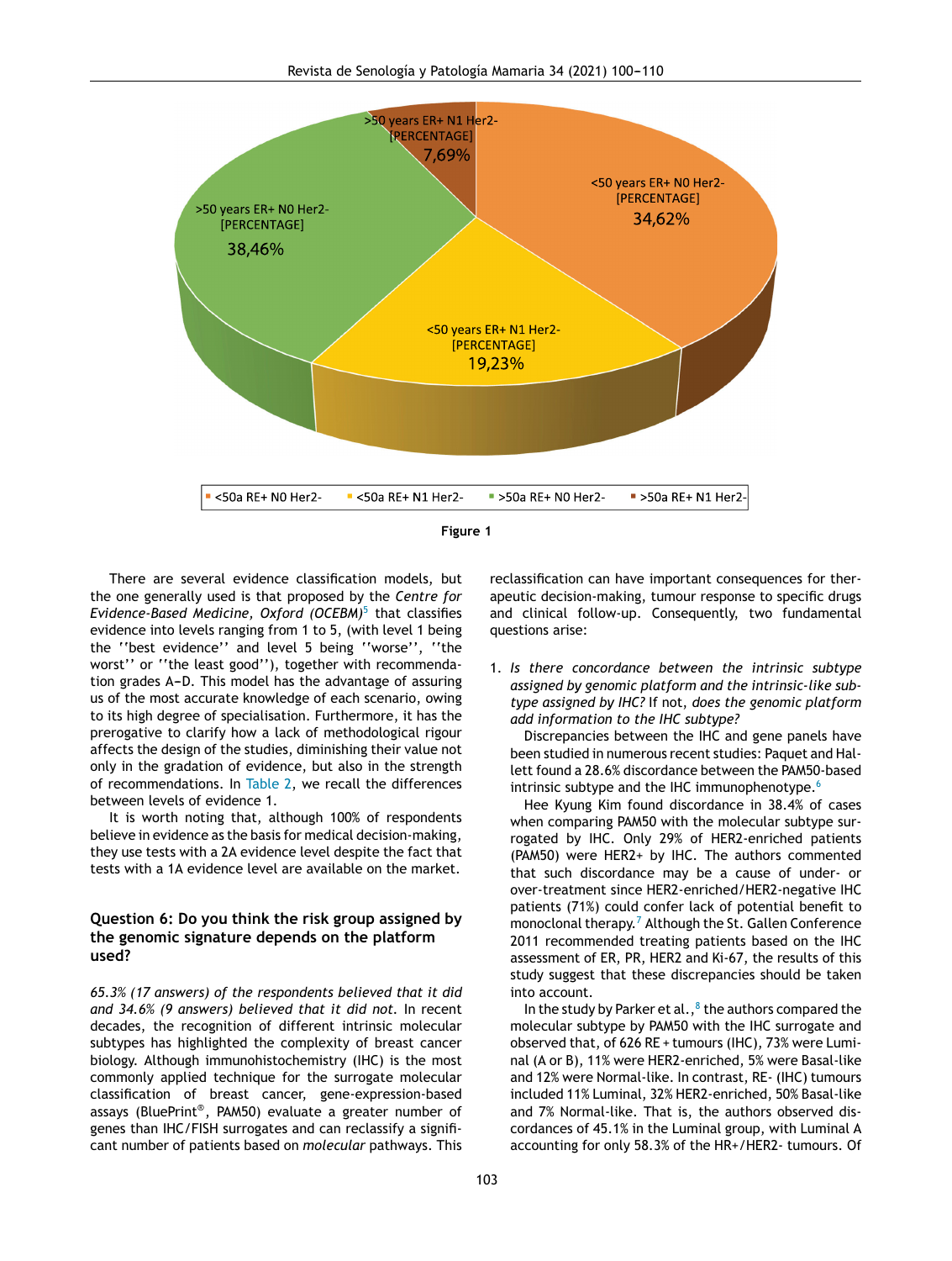<span id="page-4-0"></span>

|  |  | Table 2 Based on the Oxford classification of levels of evidence (OCEBM). <sup>5</sup> |  |  |
|--|--|----------------------------------------------------------------------------------------|--|--|
|--|--|----------------------------------------------------------------------------------------|--|--|

| Grade of rec-<br>ommendation | Level of<br>evidence | Treatment,<br>prevention,<br>aetiology and<br>damage                                                                                             | Prognosis and<br>natural history                                                                                                                                          | Diagnosis                                                                                                                                                                                                                                                                      | Differential<br>diagnosis and<br>prevalence<br>study            | Economic<br>studies and<br>decision<br>analysis                                                                                                                     |
|------------------------------|----------------------|--------------------------------------------------------------------------------------------------------------------------------------------------|---------------------------------------------------------------------------------------------------------------------------------------------------------------------------|--------------------------------------------------------------------------------------------------------------------------------------------------------------------------------------------------------------------------------------------------------------------------------|-----------------------------------------------------------------|---------------------------------------------------------------------------------------------------------------------------------------------------------------------|
| A                            | 1a                   | SR with<br>homogeneity of studies, with<br>controlled CT<br>with random<br>assignment                                                            | SR of cohort<br>homogeneity,<br>i.e., that<br>includes<br>studies with<br>comparable<br>results, in the<br>same direction<br>and validated<br>in different<br>populations | SR of diagnostic<br>studies of level 1<br>(high quality), with<br>homogeneity, i.e.,<br>that includes studies<br>with comparable<br>results and in the<br>same direction and in<br>different clinical<br>centres                                                               | SR with<br>prospective<br>cohort studies                        | SR with<br>homogeneity of homogeneity of<br>level 1<br>economic<br>studies                                                                                          |
|                              | 1 <sub>b</sub>       | Individual CT<br>with narrow<br>confidence<br>interval                                                                                           | Individual<br>cohort studies<br>with follow-up<br>of more than<br>80% of the<br>cohort and in a<br>single<br>population                                                   | Cohort studies that<br>validate the quality<br>of a specific test,<br>with an appropriate<br>reference standard<br>(independent of the<br>test) or from<br>algorithms for<br>estimation of<br>prognosis or<br>classification of<br>diagnosis or tested in<br>a clinical centre | Prospective<br>cohort study<br>with good<br>follow-up           | Analysis based<br>on cost or<br>clinically<br>sensitive<br>alternatives; SR<br>of the<br>evidence; and<br>including<br>sensitivity<br>analysis                      |
|                              | 1c                   | Efficiency<br>demonstrated<br>by clinical<br>practice.<br>Considers<br>whether some<br>patients die<br>before they are cohort study.<br>assessed | Results based<br>on<br>effectiveness<br>and not on<br>their efficacy<br>demonstrated<br>through a<br>All or none<br>case series                                           | Diagnostic tests with<br>specificity so high<br>that a positive result<br>confirms the diagnosis<br>and with sensitivity<br>so high that a<br>negative result rules<br>out the diagnosis                                                                                       | All or none<br>case series                                      | Absolute<br>analysis in<br>terms of the<br>highest or<br>lowest value                                                                                               |
| B                            | 2a                   | SR of cohort<br>studies, with<br>homogeneity                                                                                                     | SR of<br>retrospective<br>cohort studies<br>or untreated<br>control groups<br>in a CT, with<br>homogeneity                                                                | Sr of level 2<br>diagnostic studies<br>(medium quality)<br>with homogeneity                                                                                                                                                                                                    | SR (with<br>homogeneity)<br>of 2b studies<br>and better         | SR (with<br>homogeneity)<br>of economic<br>studies with<br>level higher<br>than 2                                                                                   |
|                              | 2 <sub>b</sub>       | Individual<br>cohort study<br>with less than<br>80% follow-up<br>(includes<br>low-quality CT)                                                    | Retrospective<br>cohort study or<br>follow-up of<br>untreated<br>or<br>non-validated<br><b>CPG</b>                                                                        | <b>Exploratory studies</b><br>which, through<br>logistic regression,<br>determine significant<br>controls in a CT factors and are<br>validated with an<br>appropriate<br>reference standard<br>(independent of the<br>test)                                                    | Retrospective<br>or insufficient<br>follow-up<br>cohort studies | Analysis based<br>on costs or<br>clinically<br>sensitive<br>alternatives;<br>limited to<br>review of the<br>evidence; and<br>including a<br>sensitivity<br>analysis |

Systematic reviews (SR), randomised controlled clinical trials (CT), clinical practice guidelines (CPG).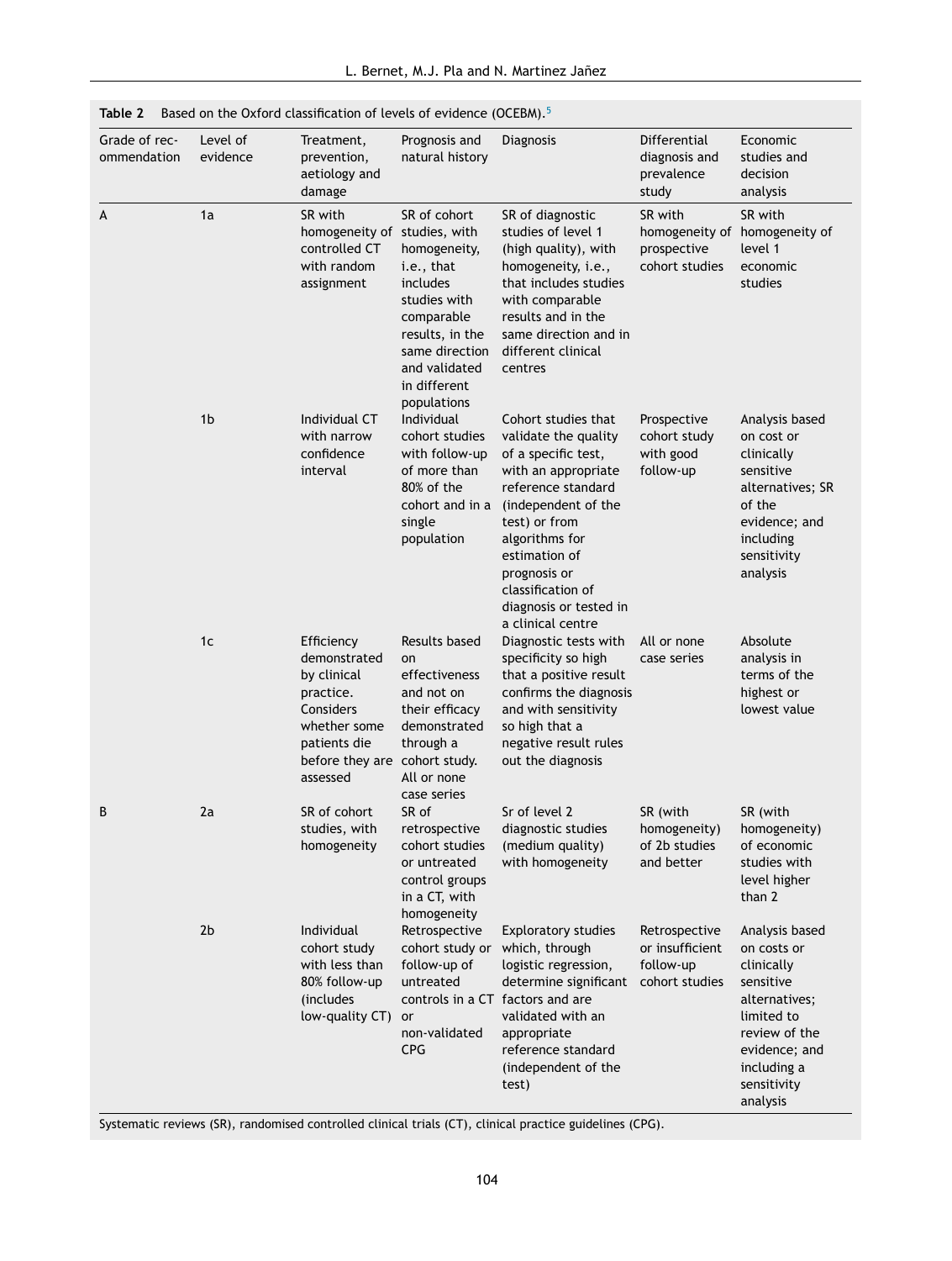the HR−/HER2 + tumours, 80% were HER2-enriched and of the HER2-positive (IHC) tumours, only 51% were HER2 enriched by PAM50.

Viale et al., in a comparative study between IHC and BluePrint®,<sup>9</sup> [o](#page-9-0)bserved that BluePrint® reclassified 30% of the cases. The group with the greatest discordance was the Luminal tumours and the most concordant was the Triple-negative tumours (TN). BluePrint® reclassified 54% of the Luminal B (IHC) tumours as Luminal A tumours (Low Risk), 38% of HER2 + tumours (IHC) as Luminal (A or B) tumours and 5% as Basal tumours. Of the Triple-negative IHC group, 5% were reclassified by BluePrint® as Luminal (A or B).

Taking these data together, we observe that the greatest discrepancies are in the Luminal group (between low and high risk, Luminal A vs. Luminal B) and in the HER2 enriched group.

These results suggest, on the whole, that patients with the same IHC surrogate subtype have important genetic differences and that their immunophenotypic classification may result in inadequate treatment and poor survival, which raises the need to review current guidelines to ensure the correct intrinsic characterisation of tumours.

To explain the discrepancies, different arguments have been put forward and many studies attribute these discrepancies to alterations in tissue fixation, antibody choice and variations in interpretation. Hammond et al. noted that up to 20% of oestrogen and progesterone receptor results may be inadequate<sup>[10](#page-9-0)</sup> while other studies report that the rate may be even higher.  $11,12$ 

Other studies, however, found high rates of concordance between IHC and microarray gene expression, considering their use exclusively for the molecular classification of breast carcinoma. $13-17$ 

Another potential cause of discordance between GS and IHC is attributable to the Ki-67 proliferation factor. One of the criteria for discriminating between low and high risk is the Ki-67 factor, whose reproducibility is high for <30 and >60 percentages, but poor for the intermediate range. In addition, the cut-off points for Ki-67 have changed over time. In 2011, the St. Gallen Expert Group proposed a cut-off point of  $14\%^{18}$  $14\%^{18}$  $14\%^{18}$  but, two years later, Cheang et al.<sup>[19](#page-9-0)</sup> proposed to change this to 20%, given the poor reproducibility of the initial cut-off point.

With respect to the IHC reproducibility of HER2, although both the IHC test and the FISH test have shown good specificity and good sensitivity in most cases, some issues are yet to be resolved, such as the correct classification of equivocal cases (approximately 12%), identification of ''HER2-low'' cases, and early prediction of resistance to monoclonal therapy.<sup>[20](#page-9-0)</sup>

Other authors<sup>[21](#page-9-0)</sup> compared the "clinical subtype" (IHC/FISH) with MammaPrint®/BluePrint® subtyping in a series of 474 patients to predict treatment sensitivity, reclassifying 87 of the 474 (18%) patients as Basal-type with a pathological complete response rate of 32% versus 11% of ''clinical'' Luminal tumours.

2. The second question, regarding risk prediction for individual cases, is whether the risk of recurrence and metastasis (and, consequently, the decision on whether or not to prescribe chemotherapy) assigned by different GSs is the same or may vary depending on which one we apply. In other words, are the different genomic platforms classified in the same risk category?

The study by Bartlett et al.<sup>[22](#page-9-0)</sup> showed a 60% discrepancy in the level of risk between the different platforms compared (MammaPrint® , Oncotype DX® , PAM50, IHC4, IHC4-AQUA). These differences are attributable to the difference in the genes included in each platform, the different technologies involved and the different mathematical methods applied in their development, but it is important to know whether these differences impact on the prognosis of individual patients. In the study by Cheng, $^{23}$  $^{23}$  $^{23}$  it was observed that, at a general level, despite the poor concordance between the genes included in the different platforms evaluated, the different models offer similar predictions since they reflect common cellular phenotypes that encompass the differences between the ER + luminal cancer and the ER- (basal-like, HER2 + and ER-negative) cancer.

At an individual level, comparative data from the different platforms, limited and based on the in silico reconstruction of existing evidence, suggest only a ''moderate'' degree of concordance, with the discrepancies between individual predictions being statistically significant. The question is, however, to some extent rhetorical given that not all GSs include the same risk categories (MammaPrint® , EndoPredict® : High and Low Risk, Oncotype Dx® and PAM50: High, Intermediate and Low risk).

Recently, the PROMIS study, whose objective was to re-evaluate, using MammaPrint® , a series of 840 patients classified as intermediate risk by the 21-gene platform, reclassified 44.5% as low risk and 55.5% as high risk. This resulted in the modification of the therapeutic decision in 33.6% of the patients included in the study after receiving the results from the 70-gene platform, avoiding chemotherapy in 28.9% of low-risk MammaPrint® patients and adding chemotherapy for 36.7% of patients classified as high risk by the 70-gene platform. In conclusion, the study shows that there are indeed differences in the assigned risk group depending on the genomic platform applied. Orucevic's study<sup>[24](#page-10-0)</sup> on the impact of the intermediate risk category, whose PPV was only 40.1%, reflects the lack of therapeutic recommendations for this patient group.

What is the reason for these differences? In our view, one of the key reasons for this is the small or no overlap between the genes included in the different platforms (between MammaPrint® and Oncotype Dx® there is only a single gene match), which can lead to variation in the assigned risk group. In conclusion, we believe that the use of genomic platforms improves therapeutic decisionmaking in almost one third of cases.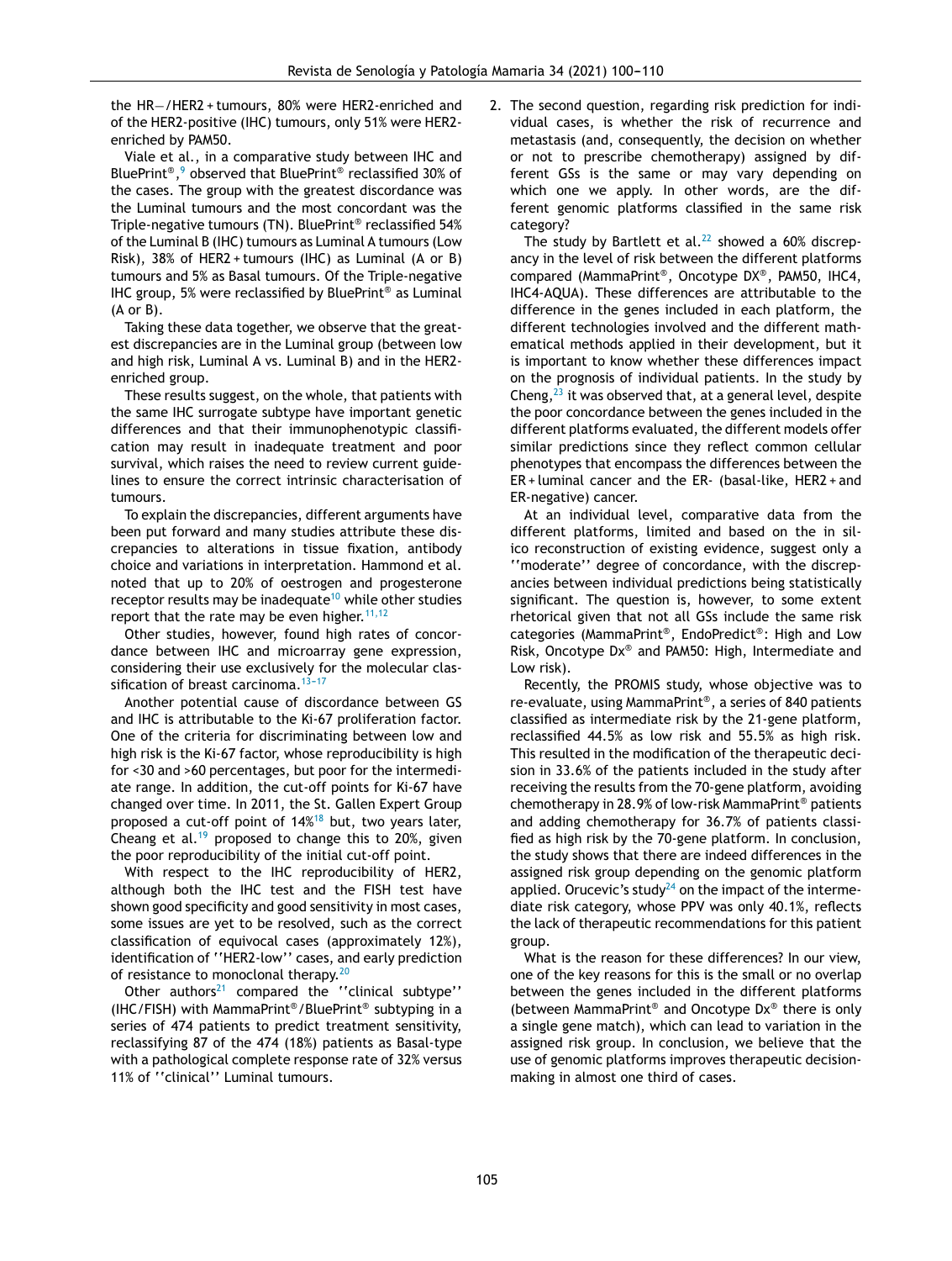**Question 7: Do you consider genomic test results to be a deciding factor in therapeutic decision-making? Almost half of the respondents (42.3%, 11 answers) considered it to be so in more than half of the cases (but not always) and 3.8% (1 answer) in less than half of the cases. In our opinion, although most of the genomic platforms used have a level of evidence of 1 in RE+, HER2**−**, N0 patients, those with a dichotomous outcome provide greater clarity for therapeutic decision-making.**

The PROMIS study reports increased physician confidence in MammaPrint® following the reclassification of intermediaterisk cases by Oncotype Dx® , and observed an 88% adherence to recommendation for the test in RH + patients requiring chemotherapy and 91% in low-risk patients likely to avoid chemotherapy.

Moreover, the IMPACT prospective study<sup>[25](#page-10-0)</sup> compared the strategy recommended by the physician before and after receiving the results of the MammaPrint®/BluePrint® test for a series of 358 patients, observing modification of the therapeutic decision in 24% of the cases. The study also noted that, in 72% of the cases included, the patients had greater confidence in the proposed treatment plan after receiving the results of the GS.

## **Question 8. Do you think there is an advantage to performing the test at the hospital itself?**

*More than half of those surveyed (53.8%, 14 answers) considered that having the platform in the hospital itself offered a quick response and optimisation of resources. 8% of the respondents (2 answers) believed that it improved the understanding of the result and 27% (7 answers) did not see any advantage to it.*

In our opinion, more important than the origin of the information provided by the GS, whether internal or external, is the quality of that information and its inclusion in the pathology report so that it can be recorded in the patient's medical history. In addition, the results of the GS should be evaluated by the pathologist, compared with the immunohistochemical immunophenotype of the tumour, not always coincident, and contextualised with the morphological findings and the patient's medical data. This information should be discussed in the tumour committee in order to make therapeutic decisions based on the best possible knowledge, with the current tools, of tumour biology.

## **Question 9: Do you think the GS has any impact on axillary treatment? 62% of respondents (16 answers) said 'no', compared to 38% (10 answers) who said 'yes'.**

With regard to the answers, it would be interesting, in our opinion, to know how the question was interpreted. Our comments are structured along five different axes:

1. *Axillary staging and molecular subtypes*: Currently, we rarely indicate axillary treatment based on molecular type, except for elderly patients with early-stage, receptor-positive tumours for whom lymphadenectomy, and even the sentinel lymph node, are known to have no survival benefit.

In a prospective, randomised study involving 473 patients of  $>60$  years with T1-T3 tumours, with a mean age of 74 years, the patients were assigned to surgery with lymphadenectomy versus surgery without axillary clearance followed by tamoxifen and a 5-year followup. The primary objective was quality of life. With a mean follow-up of 6.6 years there was no difference between disease-free survival (clearance group 67%, non-clearance 66% CI 0.79-1.42,  $p = 0.69$ ) and overall survival (clearance 75% non-clearance 73% CI 95% 0.76-1.46 *p* = 0.77). With regard to the quality of life questionnaires, these were more positive for the group without axillary clearance.<sup>[26](#page-10-0)</sup>

Similar results were seen in another randomised study involving 219 T1 N0 node-negative patients aged 65-80 years, with positive hormone receptors (88%) and treatment with tamoxifen. No statistically significant differences were found in mortality, events in the breast or axilla, or overall survival. These results led the authors to conclude that axillary dissection can be omitted in patients with early-stage breast cancer without palpable nodes. They further concluded that the sentinel lymph node would also not provide any benefit to elderly patients with positive receptors.<sup>[27](#page-10-0)</sup>

Therefore, leaving aside this special group of elderly patients with positive hormone receptors in whom we could consider that molecular subtypes can influence axillary surgery, in the rest of the cases we currently have no evidence for deciding on axillary surgery based on molecular subtype.

2. *Axillary involvement and molecular subtypes*: Another aspect is to consider whether the molecular type affects the rate of lymph node involvement. There is evidence that the classification categorised into the 5 subtypes is indeed related to the rate of axillary involvement. In a study of 2984 tumours classified into molecular subtypes, following adjustment for confounding factors, it was possible to show that the intrinsic subtype was a predictor of lymph node involvement in luminal B HER2 (OR = 1.49, *p* = 0.09), overexpressed HER2 (OR 1.61, *p* = 0.015) and Basal-like (OR 0.60,  $p = 0.02$ )<sup>[28](#page-10-0)</sup> tumours. It is also known that despite the poor prognosis and higher probability of local recurrence of triple-negative tumours, they have a lower probability of lymphovascular invasion and lymph node involvement, which suggests that these types of tumours metastasise less frequently via the lymphatic route. This was observed in a series of 11,596 tumours that were classified into surrogate types. Adjusting for the other variables, it was evident that luminal and HER2 tumours had more vascular invasion and a greater probability of having >4 lymph nodes than triple-negative tumours.<sup>[29](#page-10-0)</sup>

Thus, recognising that nodal involvement and molecular classification are two important prognostic factors, it is relevant to study the direct relationship between the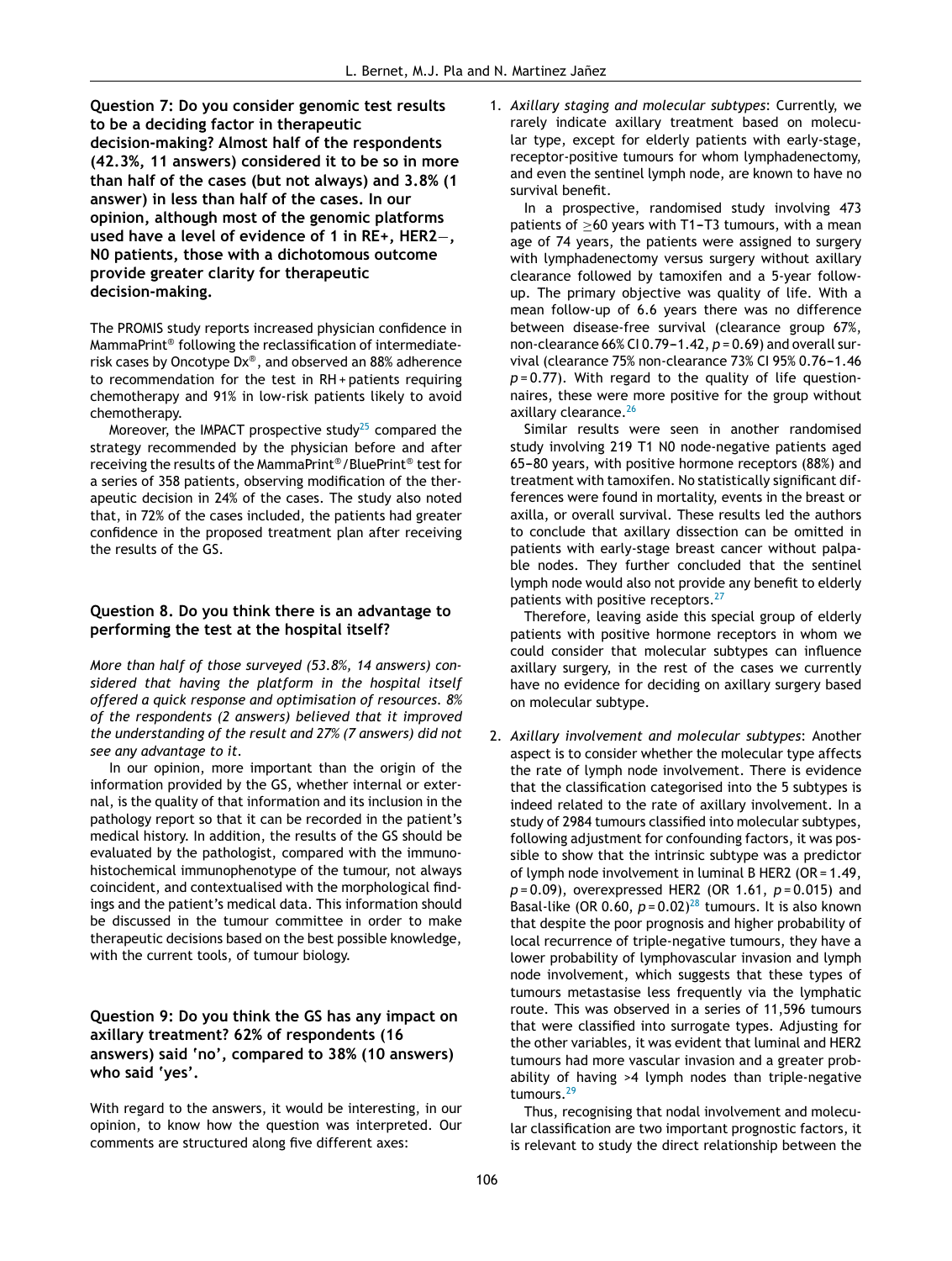two aspects and the prognostic value of nodal involvement in the different molecular subtypes.

In a study with 4262 patients, it was shown that luminal A-like tumours and triple-negative tumours are less likely to have nodal involvement and a pN3 nodal stage than luminal B and HER2 tumours.<sup>[30](#page-10-0)</sup> Although some other studies seem to show no relationship between molecular subtypes and nodal involvement,  $31$  it seems that nodal status and molecular subtypes play an important role as prognostic factors in patients with breast cancer.

3. *Choice of primary treatment*: On completion of the diagnosis and extension study, two aspects are considered when choosing the primary treatment: the TN and molecular subtype. In general terms, from a certain size (2 cm or even less) and with nodal involvement, the indication for primary treatment with either chemotherapy or hormone therapy is assessed with the aim of testing the chemo or hormone sensitivity of the tumour, reducing the staging to perform a less aggressive surgery and attempting a complete pathological response that could become an independent prognostic factor. In this way, the molecular subtype becomes a predictive factor for treatment.

Thus, if we take the molecular subtype as a factor when deciding on a neoadjuvant treatment, it is important to consider that there are discrepancies between the surrogate molecular subtypes and the profiles from genomic platforms.

*Surrogate types and gene expression profiles:* In a study of 426 patients aimed at comparing the molecular subtype by immunohistochemistry and fluorescence in situ hybridisation, versus Mammaprint®/BluePrint® genomic platforms as a predictor of chemosensitivity, a different reassignment was observed in 22% of the cases. 42% of HER2 tumours by immunohistochemistry were reclassified into other groups, 98% of triplenegative tumours were confirmed as basal tumours by BluePrint® , and 96% of luminal tumours were confirmed by BluePrint® . Following reclassification, the two groups in the study that improved in terms of complete response rates were HER2 tumours and the luminal tumours that were reclassified as basal tumours. $32$  We should therefore ask ourselves whether, given these discrepancies, we would need to broaden the indications of the genomic platforms in order to make a more targeted choice of primary treatment.

- 4. *Genomic platform for predicting the response to neoadjuvant treatment*. Until now, in the care setting, we have made restrictive use of genomic platforms. Thus, their use is most often restricted to those cases where the benefit of adjuvant chemotherapy is doubtful, either because of tumour size, nodal involvement, or borderline prognostic or discordant factors. The platform's assignment of high recurrence risk helps us to decide on the chemotherapy treatment despite the possible associated side effects. An expanded use would be to use genomic platforms as a predictor of response to neoadjuvant treatment.
	- Neoadjuvant chemotherapy: Tumours with positive hormone receptors have a highly heterogeneous

biology and represent a challenge for accurate treatment choice. In the *Neoadjuvant Breast Registry Symphony Trial*, 474 tumours were classified with Mammaprint®/Blueprint® and compared with the previous classification by immunohistochemistry and the complete response rates to primary chemo or hormone therapy. MammaPrint® classification had a higher probability of a complete response than immunohistochemistry, and 18% (87/474) of luminal tumours were reclassified into different subgroups (1 HER2, 86 basal). Patients with basal tumours by BluePrint® had complete response rates of 32% to chemotherapy, while BluePrint® luminal tumours had a partial clinical response rate of 68% to hormone therapy.  $32,33$ 

- Neoadjuvant hormone therapy: The predictive use of genomic platforms has also been applied in the primary hormone therapy setting. This is how the biopsies of 87 patients with hormone-positive tumours who had received hormone therapy such as tamoxifen or anastrozole were studied. The 21-gene expression profile (Oncotype Dx® ) was applied in order to study whether the recurrence score (RS) predicted the response to primary hormone therapy. Despite the lack of material in the biopsy, in half of the cases it was evident that if the RS was low there was a greater response rate to primary hormone therapy than if it were intermediate or high. $34$  In the same vein, the TranNeos study evaluated whether the Oncotype Dx® RS was able to predict the response to primary hormone therapy. The primary objective was to objectify the clinical response (complete or partial) to neoadjuvant letrozole for RS < 18 (55%) versus 22% for  $RS > 31$ . In addition, it was observed that patients with a RS > 18 were more likely after neoadjuvant treatment to have conservative surgery versus patients with  $RS \geq 31.^{35}$  $RS \geq 31.^{35}$  $RS \geq 31.^{35}$
- 5. *Axillary surgery and genomic platform*: The evolution of axillary surgery, the development and consolidation of the sentinel lymph node technique, and paradigm changes such as that brought about by the ACOSG Z0011 study<sup>[36](#page-10-0)</sup> have completely changed the current concept of axillary surgery. Axillary surgery is a method of staging, preserving tumour debulking in axillae with a high axillary tumour burden and in chemo or hormone-resistant disease. Thus, if the genomic platforms are predictive of response to chemotherapy or hormone therapy, in cases of axillary involvement, we must achieve a complete axillary response to reduce the aggressiveness of surgery and avoid axillary leakage.

## **Question 10. Do you think genomic signature evaluates or can evaluate the risk of a late relapse at 5 years? And at 10 years? After 10 years?**

*19.2% of the respondents (5 answers) believe that it can at 5 years while 76.9% (20 answers) responded that the GS can evaluate the risk of a relapse at 10 years. 3.8% (1 answer) answered that the GS can evaluate the risk of relapse after more than 10 years.*

Knowing the biology of breast cancer is the key to adjusting treatments to the risk of recurrence and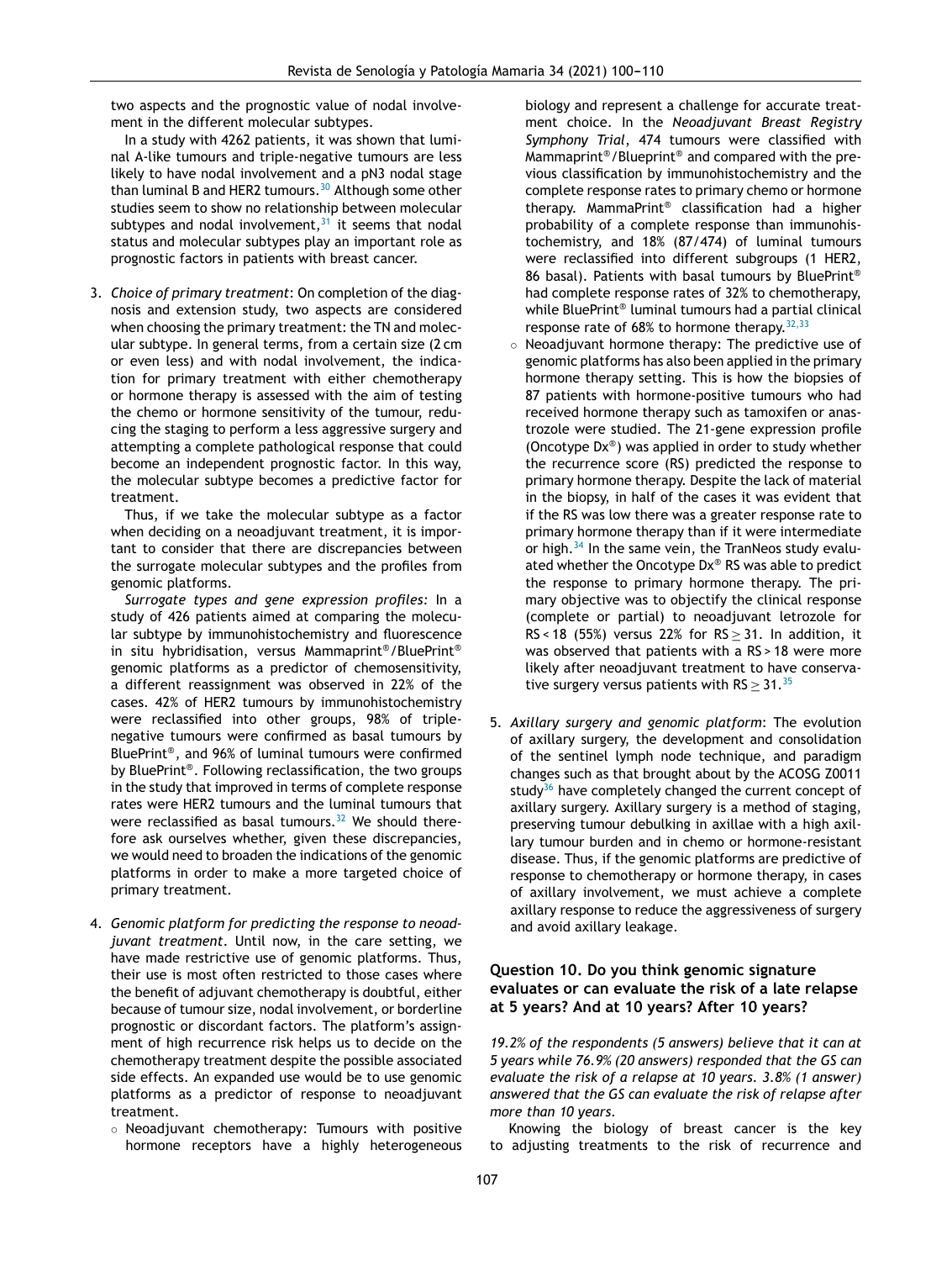avoiding overtreatment. For some decades we have been basing ourselves on clinical and histological parameters that have allowed us to define the surrogate types to indicate the different therapies. Gene expression platforms represent a further step towards personalising treatments and defining high-risk patients who will need precise treatments despite their aggressiveness, as opposed to those with indolent, slow-growing tumours with a very low probability of recurrence, to whom we will need to apply therapies with fewer side effects, or simply establish close, structured monitoring. And this aspect is even more important, since population screening has increased the diagnosis of low-risk, indolent tumours, to which we currently apply the same treatments as for other high-risk tumours. $37$ 

The biological heterogeneity of breast cancer is so varied that the latency time to recurrence can range from a few months to several decades after diagnosis and treatment. Genomic platforms identify tumours with a risk of early recurrence and patients who would benefit from chemotherapy treatment to reduce this risk. $38$  A secondary analysis of the STO-3 study included 652 menopausal patients divided into two groups according to whether they had been treated with tamoxifen (339) or not (313). These patients were classified by MammaPrint® as low risk (58%) and high risk (42%). With the MammaPrint® platform, 98 (15%) ultralow risk patients were identified. With a 20-year follow-up, patients classified as low or high risk, but not ultralow risk, had a higher and statistically significant percentage of cancer-specific mortality. The 15-year specific survival rates of ultralow risk patients in the tamoxifen-treated group was 97%, and 94% in the untreated group. No deaths were reported in the tamoxifen-treated ultralow risk group. With regard to the characteristics of the ultralow risk tumours, all were hormone receptor-positive HER2-negative, and luminal tumours by BluePrint. 96% had a Ki-67 of < 15% and 89% were luminal tumours by PAM50. In contrast, only 19% of hormone receptor-positive HER2-negative tumours and 20% of low Ki-67 tumours were ultralow risk. In addition, 25% of the luminal tumours by PAM50 and 26% by BluePrint were ultralow risk. $39$  The patients in this group had such a good prognosis that, if we were able to identify the precursors of these tumours, when they were diagnosed by screening we could have considered therapeutic abstention and monitoring. Thus, we can conclude that immunohistochemistry is unable to select these indolent growth, low-risk tumours, and that only the genomic platform can identify them, with the therapeutic advantages that can be derived from avoiding overtreatment and its associated morbidity.

## **Perspectives**

Gene expression profiles allow the identification of molecular subtypes in breast cancer. However, defining cancer biology on the basis of gene expression alone and without knowledge of related changes in the proteome remains a challenge, since proteins are the functional key to biology as well as therapeutic targets of anti-cancer drugs.

Recent technological advances in mass spectrometry have revealed ideas that had not been revealed by mRNAbased studies, giving ''proteo-transcriptomic'' analyses the

potential to uncover previously undescribed molecular alterations in cancer biology.

A recent study<sup>[40](#page-10-0)</sup> reveals that proteome and transcriptome describe different areas of tumour biology and that the proteins are more frequently over-regulated than their corresponding transcripts. Thus, mRNA abundance incompletely predicts protein abundance in breast cancer tissue, and even less so in adjacent non-cancerous tissue. Furthermore, the disease patterns described by the proteome were only partially captured by the tumour transcriptome, coinciding with the results from the NIH CPTAC group.

The study discovered that protein-mRNA concordance in breast cancer is a characteristic, new prognostic factor associated with molecular subtype, aggressiveness and lower survival. Few studies investigate whether the proteomic signature of cancer allows for classification into prognostic subgroups.

This and other lines of research are still necessary to advance in the understanding, diagnosis and treatment of a complex disease such as breast carcinoma.

#### **Conclusions**

Implementation of genomic platforms impacts on decisionmaking by modifying the therapeutic recommendation and generally reducing the number of patients treated with adjuvant chemotherapy. Our survey was exploratory and therefore its value is only indicative. Although it does not allow definitive conclusions to be drawn, given the small size of the sample, it did serve as a starting point for clarifying some conclusions based on scientific evidence, useful, in our opinion, for consolidating basic concepts.

- The indications for GS, financed by the Public Administration, must be rethought and expanded, in the light of new evidence, in positive lymph nodes and, in the very near future, in the neoadjuvant setting.
- Although all respondents said they knew about and believed in the evidence for decision-making, we often do not know the facts of this evidence and are not consistent in using it.
- MammaPrint® is the only platform with an evidence level of 1 for use with N1 patients.
- Immunohistochemistry and genomic signature do not provide interchangeable information, but rather complementary information.
- The use of genomic signatures increases the confidence of both the physician and the patient in the therapeutic decision.
- Currently, there is not enough evidence for the molecular subtype to be decisive in making decisions regarding the axilla.
- MammaPrint® identifies a subgroup of patients with ''ultralow risk'' breast cancer, not identifiable using other diagnostic methods such as immunohistochemistry or FISH, who may likely not receive any treatment.
- Although genomic platforms are already a commonly used tool in the classification and treatment of breast cancer, the evolution of knowledge will make it possible to offer innovative treatments based on a better understanding of tumour biology.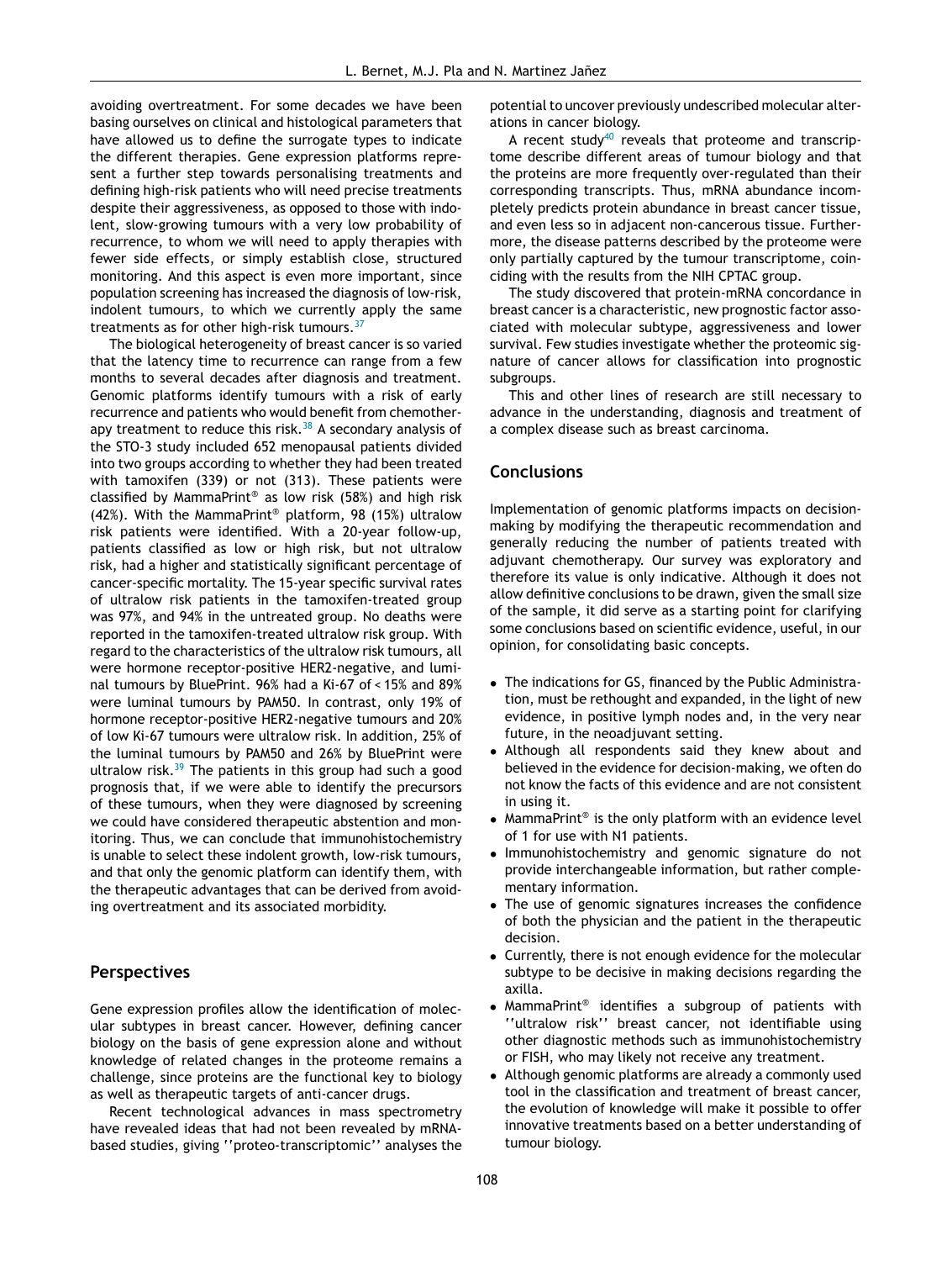## <span id="page-9-0"></span>**Funding**

The authors have not received any funding for this study.

## **Confidentiality of data**

The characteristics of the study exempt it from being evaluated by a bioethics committee.

## **Conflict of interest**

Laia Bernet is associated editor of *Revista de Senología y Patología Mamaria*. The rest of the authore declare not to have conflict of interest.

## **Appendix A. Supplementary data**

Supplementary data associated with this article can be found, in the online version, at [doi:10.1016/j.senol.2020.07.008](http://dx.doi.org/10.1016/j.senol.2020.07.008).

## **References**

- 1. [Senkus](http://refhub.elsevier.com/S0214-1582(20)30114-6/sbref0205) [E,](http://refhub.elsevier.com/S0214-1582(20)30114-6/sbref0205) [Kyriakides](http://refhub.elsevier.com/S0214-1582(20)30114-6/sbref0205) [S,](http://refhub.elsevier.com/S0214-1582(20)30114-6/sbref0205) [Ohno](http://refhub.elsevier.com/S0214-1582(20)30114-6/sbref0205) [S,](http://refhub.elsevier.com/S0214-1582(20)30114-6/sbref0205) [Penault-Llorca](http://refhub.elsevier.com/S0214-1582(20)30114-6/sbref0205) [F,](http://refhub.elsevier.com/S0214-1582(20)30114-6/sbref0205) [Poortmans](http://refhub.elsevier.com/S0214-1582(20)30114-6/sbref0205) [P,](http://refhub.elsevier.com/S0214-1582(20)30114-6/sbref0205) [Rutgers](http://refhub.elsevier.com/S0214-1582(20)30114-6/sbref0205) [E,](http://refhub.elsevier.com/S0214-1582(20)30114-6/sbref0205) [et](http://refhub.elsevier.com/S0214-1582(20)30114-6/sbref0205) [al.](http://refhub.elsevier.com/S0214-1582(20)30114-6/sbref0205) [Primary](http://refhub.elsevier.com/S0214-1582(20)30114-6/sbref0205) [breast](http://refhub.elsevier.com/S0214-1582(20)30114-6/sbref0205) [cancer:](http://refhub.elsevier.com/S0214-1582(20)30114-6/sbref0205) [ESMO](http://refhub.elsevier.com/S0214-1582(20)30114-6/sbref0205) [Clinical](http://refhub.elsevier.com/S0214-1582(20)30114-6/sbref0205) [Practice](http://refhub.elsevier.com/S0214-1582(20)30114-6/sbref0205) [Guidelines](http://refhub.elsevier.com/S0214-1582(20)30114-6/sbref0205) [for](http://refhub.elsevier.com/S0214-1582(20)30114-6/sbref0205) [diagnosis,](http://refhub.elsevier.com/S0214-1582(20)30114-6/sbref0205) [treatment](http://refhub.elsevier.com/S0214-1582(20)30114-6/sbref0205) [and](http://refhub.elsevier.com/S0214-1582(20)30114-6/sbref0205) [follow-up.](http://refhub.elsevier.com/S0214-1582(20)30114-6/sbref0205) [ESMO](http://refhub.elsevier.com/S0214-1582(20)30114-6/sbref0205) [Updat](http://refhub.elsevier.com/S0214-1582(20)30114-6/sbref0205) [Clin](http://refhub.elsevier.com/S0214-1582(20)30114-6/sbref0205) [Pract](http://refhub.elsevier.com/S0214-1582(20)30114-6/sbref0205) [Guide.](http://refhub.elsevier.com/S0214-1582(20)30114-6/sbref0205) 2015;26:v8-30.
- 2. [Harris](http://refhub.elsevier.com/S0214-1582(20)30114-6/sbref0210) [LN,](http://refhub.elsevier.com/S0214-1582(20)30114-6/sbref0210) [Ismaila](http://refhub.elsevier.com/S0214-1582(20)30114-6/sbref0210) [N,](http://refhub.elsevier.com/S0214-1582(20)30114-6/sbref0210) [McShane](http://refhub.elsevier.com/S0214-1582(20)30114-6/sbref0210) [LM,](http://refhub.elsevier.com/S0214-1582(20)30114-6/sbref0210) [Andre](http://refhub.elsevier.com/S0214-1582(20)30114-6/sbref0210) [F,](http://refhub.elsevier.com/S0214-1582(20)30114-6/sbref0210) [Collyar](http://refhub.elsevier.com/S0214-1582(20)30114-6/sbref0210) [DE,](http://refhub.elsevier.com/S0214-1582(20)30114-6/sbref0210) [Gonzalez-Angulo](http://refhub.elsevier.com/S0214-1582(20)30114-6/sbref0210) [AM,](http://refhub.elsevier.com/S0214-1582(20)30114-6/sbref0210) [et](http://refhub.elsevier.com/S0214-1582(20)30114-6/sbref0210) [al.](http://refhub.elsevier.com/S0214-1582(20)30114-6/sbref0210) [Use](http://refhub.elsevier.com/S0214-1582(20)30114-6/sbref0210) [of](http://refhub.elsevier.com/S0214-1582(20)30114-6/sbref0210) [biomarkers](http://refhub.elsevier.com/S0214-1582(20)30114-6/sbref0210) [to](http://refhub.elsevier.com/S0214-1582(20)30114-6/sbref0210) [guide](http://refhub.elsevier.com/S0214-1582(20)30114-6/sbref0210) [decisions](http://refhub.elsevier.com/S0214-1582(20)30114-6/sbref0210) [on](http://refhub.elsevier.com/S0214-1582(20)30114-6/sbref0210) [adjuvant](http://refhub.elsevier.com/S0214-1582(20)30114-6/sbref0210) [systemic](http://refhub.elsevier.com/S0214-1582(20)30114-6/sbref0210) [therapy](http://refhub.elsevier.com/S0214-1582(20)30114-6/sbref0210) [forwomenwith](http://refhub.elsevier.com/S0214-1582(20)30114-6/sbref0210) [early](http://refhub.elsevier.com/S0214-1582(20)30114-6/sbref0210)[stage](http://refhub.elsevier.com/S0214-1582(20)30114-6/sbref0210) [invasive](http://refhub.elsevier.com/S0214-1582(20)30114-6/sbref0210) [breast](http://refhub.elsevier.com/S0214-1582(20)30114-6/sbref0210) [cancer:](http://refhub.elsevier.com/S0214-1582(20)30114-6/sbref0210) [American](http://refhub.elsevier.com/S0214-1582(20)30114-6/sbref0210) [Society](http://refhub.elsevier.com/S0214-1582(20)30114-6/sbref0210) [of](http://refhub.elsevier.com/S0214-1582(20)30114-6/sbref0210) [Clinical](http://refhub.elsevier.com/S0214-1582(20)30114-6/sbref0210) [Oncology](http://refhub.elsevier.com/S0214-1582(20)30114-6/sbref0210) [Clinical](http://refhub.elsevier.com/S0214-1582(20)30114-6/sbref0210) [Practice](http://refhub.elsevier.com/S0214-1582(20)30114-6/sbref0210) [Guideline.](http://refhub.elsevier.com/S0214-1582(20)30114-6/sbref0210) [J](http://refhub.elsevier.com/S0214-1582(20)30114-6/sbref0210) [Clin](http://refhub.elsevier.com/S0214-1582(20)30114-6/sbref0210) [Oncol.](http://refhub.elsevier.com/S0214-1582(20)30114-6/sbref0210) [2016;34:](http://refhub.elsevier.com/S0214-1582(20)30114-6/sbref0210)  $1134 - 50.$
- 3. [Krop](http://refhub.elsevier.com/S0214-1582(20)30114-6/sbref0215) [I,](http://refhub.elsevier.com/S0214-1582(20)30114-6/sbref0215) [Ismaila](http://refhub.elsevier.com/S0214-1582(20)30114-6/sbref0215) [N,](http://refhub.elsevier.com/S0214-1582(20)30114-6/sbref0215) [Andre](http://refhub.elsevier.com/S0214-1582(20)30114-6/sbref0215) [F,](http://refhub.elsevier.com/S0214-1582(20)30114-6/sbref0215) [Bast](http://refhub.elsevier.com/S0214-1582(20)30114-6/sbref0215) [RC,](http://refhub.elsevier.com/S0214-1582(20)30114-6/sbref0215) [Barlow](http://refhub.elsevier.com/S0214-1582(20)30114-6/sbref0215) [W,](http://refhub.elsevier.com/S0214-1582(20)30114-6/sbref0215) [Collyar](http://refhub.elsevier.com/S0214-1582(20)30114-6/sbref0215) [DE,](http://refhub.elsevier.com/S0214-1582(20)30114-6/sbref0215) [et](http://refhub.elsevier.com/S0214-1582(20)30114-6/sbref0215) [al.](http://refhub.elsevier.com/S0214-1582(20)30114-6/sbref0215) [Use](http://refhub.elsevier.com/S0214-1582(20)30114-6/sbref0215) [of](http://refhub.elsevier.com/S0214-1582(20)30114-6/sbref0215) [biomarkers](http://refhub.elsevier.com/S0214-1582(20)30114-6/sbref0215) [to](http://refhub.elsevier.com/S0214-1582(20)30114-6/sbref0215) [guide](http://refhub.elsevier.com/S0214-1582(20)30114-6/sbref0215) [decisions](http://refhub.elsevier.com/S0214-1582(20)30114-6/sbref0215) [on](http://refhub.elsevier.com/S0214-1582(20)30114-6/sbref0215) [adjuvant](http://refhub.elsevier.com/S0214-1582(20)30114-6/sbref0215) [systemic](http://refhub.elsevier.com/S0214-1582(20)30114-6/sbref0215) [therapy](http://refhub.elsevier.com/S0214-1582(20)30114-6/sbref0215) [for](http://refhub.elsevier.com/S0214-1582(20)30114-6/sbref0215) [women](http://refhub.elsevier.com/S0214-1582(20)30114-6/sbref0215) [with](http://refhub.elsevier.com/S0214-1582(20)30114-6/sbref0215) [early-stage](http://refhub.elsevier.com/S0214-1582(20)30114-6/sbref0215) [invasive](http://refhub.elsevier.com/S0214-1582(20)30114-6/sbref0215) [breast](http://refhub.elsevier.com/S0214-1582(20)30114-6/sbref0215) [cancer:](http://refhub.elsevier.com/S0214-1582(20)30114-6/sbref0215) [American](http://refhub.elsevier.com/S0214-1582(20)30114-6/sbref0215) [Society](http://refhub.elsevier.com/S0214-1582(20)30114-6/sbref0215) [of](http://refhub.elsevier.com/S0214-1582(20)30114-6/sbref0215) [Clinical](http://refhub.elsevier.com/S0214-1582(20)30114-6/sbref0215) [Oncology](http://refhub.elsevier.com/S0214-1582(20)30114-6/sbref0215) [Clinical](http://refhub.elsevier.com/S0214-1582(20)30114-6/sbref0215) [Practice](http://refhub.elsevier.com/S0214-1582(20)30114-6/sbref0215) [Guide](http://refhub.elsevier.com/S0214-1582(20)30114-6/sbref0215)[line](http://refhub.elsevier.com/S0214-1582(20)30114-6/sbref0215) [Focused](http://refhub.elsevier.com/S0214-1582(20)30114-6/sbref0215) [Update.](http://refhub.elsevier.com/S0214-1582(20)30114-6/sbref0215) [J](http://refhub.elsevier.com/S0214-1582(20)30114-6/sbref0215) [Clin](http://refhub.elsevier.com/S0214-1582(20)30114-6/sbref0215) [Oncol.](http://refhub.elsevier.com/S0214-1582(20)30114-6/sbref0215) 2017:35:2838[-47.](http://refhub.elsevier.com/S0214-1582(20)30114-6/sbref0215)
- 4. NCCN Clinical Practice Guidelines in Oncology [Internet]. Available from: [https://www.nccn.org/](https://www.nccn.org/professionals/physician_gls/default.aspx) [professionals/physician](https://www.nccn.org/professionals/physician_gls/default.aspx) gls/default.aspx [May 29.06.20].
- 5. You searched for Oxford Centre for Evidence-based Medicine (CEBM). Centre for Evidence Based Medicine - Levels of Evidence (March 2009). CEBM [Internet]. Available from: [https://www.cebm.net/?s=Oxford+Centre+for+Evidence-based](https://www.cebm.net/?s=Oxford+Centre+for+Evidence-based+Medicine+%28CEBM%29.+Centre+for+Evidence+Based+Medicine+-+Levels+of+Evidence+%28March+2009%29) [+Medicine+%28CEBM%29.+Centre+for+Evidence+Based+Medicine](https://www.cebm.net/?s=Oxford+Centre+for+Evidence-based+Medicine+%28CEBM%29.+Centre+for+Evidence+Based+Medicine+-+Levels+of+Evidence+%28March+2009%29) [+-+Levels+of+Evidence+%28March+2009%29](https://www.cebm.net/?s=Oxford+Centre+for+Evidence-based+Medicine+%28CEBM%29.+Centre+for+Evidence+Based+Medicine+-+Levels+of+Evidence+%28March+2009%29).+ [accessed 29.05.20].
- 6. Paquet ER, Hallett MT. Absolute assignment of breast cancer intrinsic molecular subtype. J Natl Cancer Inst [Internet]. 2015;107:357. Available from: [www.ncbi.nlm.nih.gov/geo](http://www.ncbi.nlm.nih.gov/geo) [accessed 29.05.20].
- 7. [Kim](http://refhub.elsevier.com/S0214-1582(20)30114-6/sbref0235) [HK,](http://refhub.elsevier.com/S0214-1582(20)30114-6/sbref0235) [Park](http://refhub.elsevier.com/S0214-1582(20)30114-6/sbref0235) [KH,](http://refhub.elsevier.com/S0214-1582(20)30114-6/sbref0235) [Kim](http://refhub.elsevier.com/S0214-1582(20)30114-6/sbref0235) [Y,](http://refhub.elsevier.com/S0214-1582(20)30114-6/sbref0235) [Park](http://refhub.elsevier.com/S0214-1582(20)30114-6/sbref0235) [SE,](http://refhub.elsevier.com/S0214-1582(20)30114-6/sbref0235) [Lee](http://refhub.elsevier.com/S0214-1582(20)30114-6/sbref0235) [HS,](http://refhub.elsevier.com/S0214-1582(20)30114-6/sbref0235) [Lim](http://refhub.elsevier.com/S0214-1582(20)30114-6/sbref0235) [SW,](http://refhub.elsevier.com/S0214-1582(20)30114-6/sbref0235) [et](http://refhub.elsevier.com/S0214-1582(20)30114-6/sbref0235) [al.](http://refhub.elsevier.com/S0214-1582(20)30114-6/sbref0235) [Discordance](http://refhub.elsevier.com/S0214-1582(20)30114-6/sbref0235) [of](http://refhub.elsevier.com/S0214-1582(20)30114-6/sbref0235) [the](http://refhub.elsevier.com/S0214-1582(20)30114-6/sbref0235) [PAM50](http://refhub.elsevier.com/S0214-1582(20)30114-6/sbref0235) [intrinsic](http://refhub.elsevier.com/S0214-1582(20)30114-6/sbref0235) [subtypes](http://refhub.elsevier.com/S0214-1582(20)30114-6/sbref0235) [compared](http://refhub.elsevier.com/S0214-1582(20)30114-6/sbref0235) [with](http://refhub.elsevier.com/S0214-1582(20)30114-6/sbref0235) [immunohistochemistry-based](http://refhub.elsevier.com/S0214-1582(20)30114-6/sbref0235) [surrogate](http://refhub.elsevier.com/S0214-1582(20)30114-6/sbref0235) [in](http://refhub.elsevier.com/S0214-1582(20)30114-6/sbref0235) [breast](http://refhub.elsevier.com/S0214-1582(20)30114-6/sbref0235) [cancer](http://refhub.elsevier.com/S0214-1582(20)30114-6/sbref0235) [patients:](http://refhub.elsevier.com/S0214-1582(20)30114-6/sbref0235) [potential](http://refhub.elsevier.com/S0214-1582(20)30114-6/sbref0235) [implication](http://refhub.elsevier.com/S0214-1582(20)30114-6/sbref0235) [of](http://refhub.elsevier.com/S0214-1582(20)30114-6/sbref0235) [genomic](http://refhub.elsevier.com/S0214-1582(20)30114-6/sbref0235) [alterations](http://refhub.elsevier.com/S0214-1582(20)30114-6/sbref0235) [of](http://refhub.elsevier.com/S0214-1582(20)30114-6/sbref0235) [dis](http://refhub.elsevier.com/S0214-1582(20)30114-6/sbref0235)[cordance.](http://refhub.elsevier.com/S0214-1582(20)30114-6/sbref0235) [Cancer](http://refhub.elsevier.com/S0214-1582(20)30114-6/sbref0235) [Res](http://refhub.elsevier.com/S0214-1582(20)30114-6/sbref0235) [Treat.](http://refhub.elsevier.com/S0214-1582(20)30114-6/sbref0235) [2019;51.](http://refhub.elsevier.com/S0214-1582(20)30114-6/sbref0235)
- 8. Parker JS, Mullins M, Cheang MCU, Leung S, Voduc D, Vickery T, et al. Supervised risk predictor of breast cancer based on intrinsic subtypes. J Clin Oncol [Internet]. 2009;27:1160-7. Available from: [www.jco.org](http://www.jco.org/) [accessed 29.05.20].
- 9. [Viale](http://refhub.elsevier.com/S0214-1582(20)30114-6/sbref0245) [G,](http://refhub.elsevier.com/S0214-1582(20)30114-6/sbref0245) [de](http://refhub.elsevier.com/S0214-1582(20)30114-6/sbref0245) [Snoo](http://refhub.elsevier.com/S0214-1582(20)30114-6/sbref0245) [FA,](http://refhub.elsevier.com/S0214-1582(20)30114-6/sbref0245) [Slaets](http://refhub.elsevier.com/S0214-1582(20)30114-6/sbref0245) [L,](http://refhub.elsevier.com/S0214-1582(20)30114-6/sbref0245) [Bogaerts](http://refhub.elsevier.com/S0214-1582(20)30114-6/sbref0245) [J,](http://refhub.elsevier.com/S0214-1582(20)30114-6/sbref0245) [van't](http://refhub.elsevier.com/S0214-1582(20)30114-6/sbref0245) [Veer](http://refhub.elsevier.com/S0214-1582(20)30114-6/sbref0245) [L,](http://refhub.elsevier.com/S0214-1582(20)30114-6/sbref0245) [Rutgers](http://refhub.elsevier.com/S0214-1582(20)30114-6/sbref0245) [EJ,](http://refhub.elsevier.com/S0214-1582(20)30114-6/sbref0245) [et](http://refhub.elsevier.com/S0214-1582(20)30114-6/sbref0245) [al.](http://refhub.elsevier.com/S0214-1582(20)30114-6/sbref0245) [Immunohistochemical](http://refhub.elsevier.com/S0214-1582(20)30114-6/sbref0245) [versus](http://refhub.elsevier.com/S0214-1582(20)30114-6/sbref0245) [molecular](http://refhub.elsevier.com/S0214-1582(20)30114-6/sbref0245) [\(BluePrint](http://refhub.elsevier.com/S0214-1582(20)30114-6/sbref0245) [and](http://refhub.elsevier.com/S0214-1582(20)30114-6/sbref0245) [MammaPrint\)](http://refhub.elsevier.com/S0214-1582(20)30114-6/sbref0245) [subtyping](http://refhub.elsevier.com/S0214-1582(20)30114-6/sbref0245) [of](http://refhub.elsevier.com/S0214-1582(20)30114-6/sbref0245) [breast](http://refhub.elsevier.com/S0214-1582(20)30114-6/sbref0245) [carcinoma.](http://refhub.elsevier.com/S0214-1582(20)30114-6/sbref0245) [Outcome](http://refhub.elsevier.com/S0214-1582(20)30114-6/sbref0245) [results](http://refhub.elsevier.com/S0214-1582(20)30114-6/sbref0245)

[from](http://refhub.elsevier.com/S0214-1582(20)30114-6/sbref0245) [the](http://refhub.elsevier.com/S0214-1582(20)30114-6/sbref0245) [EORTC](http://refhub.elsevier.com/S0214-1582(20)30114-6/sbref0245) [10041/BIG](http://refhub.elsevier.com/S0214-1582(20)30114-6/sbref0245) [3-04](http://refhub.elsevier.com/S0214-1582(20)30114-6/sbref0245) [MINDACT](http://refhub.elsevier.com/S0214-1582(20)30114-6/sbref0245) [trial.](http://refhub.elsevier.com/S0214-1582(20)30114-6/sbref0245) [Breast](http://refhub.elsevier.com/S0214-1582(20)30114-6/sbref0245) [Cancer](http://refhub.elsevier.com/S0214-1582(20)30114-6/sbref0245) [Res](http://refhub.elsevier.com/S0214-1582(20)30114-6/sbref0245) [Treat.](http://refhub.elsevier.com/S0214-1582(20)30114-6/sbref0245) 2018;167:123-31.

- 10. Elizabeth H, Hammond BM, Hayes DF, Wolff AC, Mangu PB, Temin S. Pathologists guideline recommendations for immunohistochemical testing of estrogen and progesterone receptors in breast cancer; 2010. Available from: [http://jop.ascopubs.org](http://jop.ascopubs.org/) [accessed 29.05.20].
- 11. [Viale](http://refhub.elsevier.com/S0214-1582(20)30114-6/sbref0255) [G,](http://refhub.elsevier.com/S0214-1582(20)30114-6/sbref0255) [Regan](http://refhub.elsevier.com/S0214-1582(20)30114-6/sbref0255) [MM,](http://refhub.elsevier.com/S0214-1582(20)30114-6/sbref0255) [Maiorano](http://refhub.elsevier.com/S0214-1582(20)30114-6/sbref0255) [E,](http://refhub.elsevier.com/S0214-1582(20)30114-6/sbref0255) [Mastropasqua](http://refhub.elsevier.com/S0214-1582(20)30114-6/sbref0255) [MG,](http://refhub.elsevier.com/S0214-1582(20)30114-6/sbref0255) [Dell'Orto](http://refhub.elsevier.com/S0214-1582(20)30114-6/sbref0255) [P,](http://refhub.elsevier.com/S0214-1582(20)30114-6/sbref0255) [Rasmussen](http://refhub.elsevier.com/S0214-1582(20)30114-6/sbref0255) [BB,](http://refhub.elsevier.com/S0214-1582(20)30114-6/sbref0255) [et](http://refhub.elsevier.com/S0214-1582(20)30114-6/sbref0255) [al.](http://refhub.elsevier.com/S0214-1582(20)30114-6/sbref0255) [Prognostic](http://refhub.elsevier.com/S0214-1582(20)30114-6/sbref0255) [and](http://refhub.elsevier.com/S0214-1582(20)30114-6/sbref0255) [predictive](http://refhub.elsevier.com/S0214-1582(20)30114-6/sbref0255) [value](http://refhub.elsevier.com/S0214-1582(20)30114-6/sbref0255) [of](http://refhub.elsevier.com/S0214-1582(20)30114-6/sbref0255) [centrally](http://refhub.elsevier.com/S0214-1582(20)30114-6/sbref0255) [reviewed](http://refhub.elsevier.com/S0214-1582(20)30114-6/sbref0255) [expression](http://refhub.elsevier.com/S0214-1582(20)30114-6/sbref0255) [of](http://refhub.elsevier.com/S0214-1582(20)30114-6/sbref0255) [estrogen](http://refhub.elsevier.com/S0214-1582(20)30114-6/sbref0255) [and](http://refhub.elsevier.com/S0214-1582(20)30114-6/sbref0255) [progesterone](http://refhub.elsevier.com/S0214-1582(20)30114-6/sbref0255) [receptors](http://refhub.elsevier.com/S0214-1582(20)30114-6/sbref0255) [in](http://refhub.elsevier.com/S0214-1582(20)30114-6/sbref0255) [a](http://refhub.elsevier.com/S0214-1582(20)30114-6/sbref0255) [randomized](http://refhub.elsevier.com/S0214-1582(20)30114-6/sbref0255) [trial](http://refhub.elsevier.com/S0214-1582(20)30114-6/sbref0255) [comparing](http://refhub.elsevier.com/S0214-1582(20)30114-6/sbref0255) [letrozole](http://refhub.elsevier.com/S0214-1582(20)30114-6/sbref0255) [and](http://refhub.elsevier.com/S0214-1582(20)30114-6/sbref0255) [tamox](http://refhub.elsevier.com/S0214-1582(20)30114-6/sbref0255)[ifen](http://refhub.elsevier.com/S0214-1582(20)30114-6/sbref0255) [adjuvant](http://refhub.elsevier.com/S0214-1582(20)30114-6/sbref0255) [therapy](http://refhub.elsevier.com/S0214-1582(20)30114-6/sbref0255) [for](http://refhub.elsevier.com/S0214-1582(20)30114-6/sbref0255) [postmenopausal](http://refhub.elsevier.com/S0214-1582(20)30114-6/sbref0255) [early](http://refhub.elsevier.com/S0214-1582(20)30114-6/sbref0255) [breast](http://refhub.elsevier.com/S0214-1582(20)30114-6/sbref0255) [cancer:](http://refhub.elsevier.com/S0214-1582(20)30114-6/sbref0255) [BIG](http://refhub.elsevier.com/S0214-1582(20)30114-6/sbref0255) [1-98.](http://refhub.elsevier.com/S0214-1582(20)30114-6/sbref0255) [J](http://refhub.elsevier.com/S0214-1582(20)30114-6/sbref0255) [Clin](http://refhub.elsevier.com/S0214-1582(20)30114-6/sbref0255) [Oncol.](http://refhub.elsevier.com/S0214-1582(20)30114-6/sbref0255) [2007;25:3846-](http://refhub.elsevier.com/S0214-1582(20)30114-6/sbref0255)[52.](http://refhub.elsevier.com/S0214-1582(20)30114-6/sbref0255)
- 12. Hede K. Breast cancer testing scandal shines spotlight on black box of clinical laboratory testing. News | JNCI [Internet]. 2008;100:836. Available from: [https://academic.oup.com/](https://academic.oup.com/jnci/article-abstract/100/12/836/886464) [jnci/article-abstract/100/12/836/886464](https://academic.oup.com/jnci/article-abstract/100/12/836/886464) [accessed 29.05.20].
- 13. Sørlie T, Perou CM, Tibshirani R, Aas T, Geisler S, Johnsen H, et al. Gene expression patterns of breast carcinomas distinguish tumor subclasses with clinical implications. Proc Natl Acad Sci U S A [Internet]. 2001;98:10869-74. Available from: <https://www.pnas.org/content/98/19/10869> [accessed 15.05.20].
- 14. [Mouttet](http://refhub.elsevier.com/S0214-1582(20)30114-6/sbref0270) [D,](http://refhub.elsevier.com/S0214-1582(20)30114-6/sbref0270) [Laé](http://refhub.elsevier.com/S0214-1582(20)30114-6/sbref0270) [M,](http://refhub.elsevier.com/S0214-1582(20)30114-6/sbref0270) [Caly](http://refhub.elsevier.com/S0214-1582(20)30114-6/sbref0270) [M,](http://refhub.elsevier.com/S0214-1582(20)30114-6/sbref0270) [Gentien](http://refhub.elsevier.com/S0214-1582(20)30114-6/sbref0270) [D,](http://refhub.elsevier.com/S0214-1582(20)30114-6/sbref0270) [Carpentier](http://refhub.elsevier.com/S0214-1582(20)30114-6/sbref0270) [S,](http://refhub.elsevier.com/S0214-1582(20)30114-6/sbref0270) [Peyro-](http://refhub.elsevier.com/S0214-1582(20)30114-6/sbref0270)[Saint-Paul](http://refhub.elsevier.com/S0214-1582(20)30114-6/sbref0270) [H,](http://refhub.elsevier.com/S0214-1582(20)30114-6/sbref0270) [et](http://refhub.elsevier.com/S0214-1582(20)30114-6/sbref0270) [al.](http://refhub.elsevier.com/S0214-1582(20)30114-6/sbref0270) [Estrogen-receptor,](http://refhub.elsevier.com/S0214-1582(20)30114-6/sbref0270) [progesterone-receptor](http://refhub.elsevier.com/S0214-1582(20)30114-6/sbref0270) [and](http://refhub.elsevier.com/S0214-1582(20)30114-6/sbref0270) [HER2](http://refhub.elsevier.com/S0214-1582(20)30114-6/sbref0270) [status](http://refhub.elsevier.com/S0214-1582(20)30114-6/sbref0270) [determination](http://refhub.elsevier.com/S0214-1582(20)30114-6/sbref0270) [in](http://refhub.elsevier.com/S0214-1582(20)30114-6/sbref0270) [invasive](http://refhub.elsevier.com/S0214-1582(20)30114-6/sbref0270) [breast](http://refhub.elsevier.com/S0214-1582(20)30114-6/sbref0270) [cancer.](http://refhub.elsevier.com/S0214-1582(20)30114-6/sbref0270) [Concordance](http://refhub.elsevier.com/S0214-1582(20)30114-6/sbref0270) [between](http://refhub.elsevier.com/S0214-1582(20)30114-6/sbref0270) [Immuno-Histochemistry](http://refhub.elsevier.com/S0214-1582(20)30114-6/sbref0270) [and](http://refhub.elsevier.com/S0214-1582(20)30114-6/sbref0270) [MapQuant](http://refhub.elsevier.com/S0214-1582(20)30114-6/sbref0270)<sup>™</sup> [Microarray](http://refhub.elsevier.com/S0214-1582(20)30114-6/sbref0270) [Based](http://refhub.elsevier.com/S0214-1582(20)30114-6/sbref0270) [Assay;](http://refhub.elsevier.com/S0214-1582(20)30114-6/sbref0270) [2016.](http://refhub.elsevier.com/S0214-1582(20)30114-6/sbref0270)
- 15. [Roepman](http://refhub.elsevier.com/S0214-1582(20)30114-6/sbref0275) [P,](http://refhub.elsevier.com/S0214-1582(20)30114-6/sbref0275) [Horlings](http://refhub.elsevier.com/S0214-1582(20)30114-6/sbref0275) [HM,](http://refhub.elsevier.com/S0214-1582(20)30114-6/sbref0275) [Krijgsman](http://refhub.elsevier.com/S0214-1582(20)30114-6/sbref0275) [O,](http://refhub.elsevier.com/S0214-1582(20)30114-6/sbref0275) [Kok](http://refhub.elsevier.com/S0214-1582(20)30114-6/sbref0275) [M,](http://refhub.elsevier.com/S0214-1582(20)30114-6/sbref0275) [Bueno-de-](http://refhub.elsevier.com/S0214-1582(20)30114-6/sbref0275)[Mesquita](http://refhub.elsevier.com/S0214-1582(20)30114-6/sbref0275) [JM,](http://refhub.elsevier.com/S0214-1582(20)30114-6/sbref0275) [Bender](http://refhub.elsevier.com/S0214-1582(20)30114-6/sbref0275) [R,](http://refhub.elsevier.com/S0214-1582(20)30114-6/sbref0275) [et](http://refhub.elsevier.com/S0214-1582(20)30114-6/sbref0275) [al.](http://refhub.elsevier.com/S0214-1582(20)30114-6/sbref0275) [Microarray-based](http://refhub.elsevier.com/S0214-1582(20)30114-6/sbref0275) [determination](http://refhub.elsevier.com/S0214-1582(20)30114-6/sbref0275) [of](http://refhub.elsevier.com/S0214-1582(20)30114-6/sbref0275) [estrogen](http://refhub.elsevier.com/S0214-1582(20)30114-6/sbref0275) [receptor,](http://refhub.elsevier.com/S0214-1582(20)30114-6/sbref0275) [progesterone](http://refhub.elsevier.com/S0214-1582(20)30114-6/sbref0275) [receptor,](http://refhub.elsevier.com/S0214-1582(20)30114-6/sbref0275) [and](http://refhub.elsevier.com/S0214-1582(20)30114-6/sbref0275) [HER2](http://refhub.elsevier.com/S0214-1582(20)30114-6/sbref0275) [recep](http://refhub.elsevier.com/S0214-1582(20)30114-6/sbref0275)[tor](http://refhub.elsevier.com/S0214-1582(20)30114-6/sbref0275) [status](http://refhub.elsevier.com/S0214-1582(20)30114-6/sbref0275) [in](http://refhub.elsevier.com/S0214-1582(20)30114-6/sbref0275) [breast](http://refhub.elsevier.com/S0214-1582(20)30114-6/sbref0275) [cancer.](http://refhub.elsevier.com/S0214-1582(20)30114-6/sbref0275) [Clin](http://refhub.elsevier.com/S0214-1582(20)30114-6/sbref0275) [Cancer](http://refhub.elsevier.com/S0214-1582(20)30114-6/sbref0275) [Res.](http://refhub.elsevier.com/S0214-1582(20)30114-6/sbref0275) [2009;15:](http://refhub.elsevier.com/S0214-1582(20)30114-6/sbref0275)  $7003 - 11$
- 16. [Wesseling](http://refhub.elsevier.com/S0214-1582(20)30114-6/sbref0280) [J,](http://refhub.elsevier.com/S0214-1582(20)30114-6/sbref0280) [Tinterri](http://refhub.elsevier.com/S0214-1582(20)30114-6/sbref0280) [C,](http://refhub.elsevier.com/S0214-1582(20)30114-6/sbref0280) [Sapino](http://refhub.elsevier.com/S0214-1582(20)30114-6/sbref0280) [A,](http://refhub.elsevier.com/S0214-1582(20)30114-6/sbref0280) [Zanconati](http://refhub.elsevier.com/S0214-1582(20)30114-6/sbref0280) [F,](http://refhub.elsevier.com/S0214-1582(20)30114-6/sbref0280) [Lutke-Holzik](http://refhub.elsevier.com/S0214-1582(20)30114-6/sbref0280) [M,](http://refhub.elsevier.com/S0214-1582(20)30114-6/sbref0280) [Nguyen](http://refhub.elsevier.com/S0214-1582(20)30114-6/sbref0280) [B,](http://refhub.elsevier.com/S0214-1582(20)30114-6/sbref0280) [et](http://refhub.elsevier.com/S0214-1582(20)30114-6/sbref0280) [al.](http://refhub.elsevier.com/S0214-1582(20)30114-6/sbref0280) [An](http://refhub.elsevier.com/S0214-1582(20)30114-6/sbref0280) [international](http://refhub.elsevier.com/S0214-1582(20)30114-6/sbref0280) [study](http://refhub.elsevier.com/S0214-1582(20)30114-6/sbref0280) [comparing](http://refhub.elsevier.com/S0214-1582(20)30114-6/sbref0280) [conventional](http://refhub.elsevier.com/S0214-1582(20)30114-6/sbref0280) [versus](http://refhub.elsevier.com/S0214-1582(20)30114-6/sbref0280) [mRNA](http://refhub.elsevier.com/S0214-1582(20)30114-6/sbref0280) [level](http://refhub.elsevier.com/S0214-1582(20)30114-6/sbref0280) [testing](http://refhub.elsevier.com/S0214-1582(20)30114-6/sbref0280) [\(TargetPrint\)](http://refhub.elsevier.com/S0214-1582(20)30114-6/sbref0280) [for](http://refhub.elsevier.com/S0214-1582(20)30114-6/sbref0280) [ER](http://refhub.elsevier.com/S0214-1582(20)30114-6/sbref0280) [PR,](http://refhub.elsevier.com/S0214-1582(20)30114-6/sbref0280) [and](http://refhub.elsevier.com/S0214-1582(20)30114-6/sbref0280) [HER2](http://refhub.elsevier.com/S0214-1582(20)30114-6/sbref0280) [status](http://refhub.elsevier.com/S0214-1582(20)30114-6/sbref0280) [of](http://refhub.elsevier.com/S0214-1582(20)30114-6/sbref0280) [breast](http://refhub.elsevier.com/S0214-1582(20)30114-6/sbref0280) [cancer.](http://refhub.elsevier.com/S0214-1582(20)30114-6/sbref0280) [Virchows](http://refhub.elsevier.com/S0214-1582(20)30114-6/sbref0280) [Arch.](http://refhub.elsevier.com/S0214-1582(20)30114-6/sbref0280) 2016;469:297-304.
- 17. [Awadelkarim](http://refhub.elsevier.com/S0214-1582(20)30114-6/sbref0285) [KD,](http://refhub.elsevier.com/S0214-1582(20)30114-6/sbref0285) [Arizzi](http://refhub.elsevier.com/S0214-1582(20)30114-6/sbref0285) [C,](http://refhub.elsevier.com/S0214-1582(20)30114-6/sbref0285) [Elamin](http://refhub.elsevier.com/S0214-1582(20)30114-6/sbref0285) [EOM,](http://refhub.elsevier.com/S0214-1582(20)30114-6/sbref0285) [Osman](http://refhub.elsevier.com/S0214-1582(20)30114-6/sbref0285) [I,](http://refhub.elsevier.com/S0214-1582(20)30114-6/sbref0285) [Mekki](http://refhub.elsevier.com/S0214-1582(20)30114-6/sbref0285) [SO,](http://refhub.elsevier.com/S0214-1582(20)30114-6/sbref0285) [Biunno](http://refhub.elsevier.com/S0214-1582(20)30114-6/sbref0285) [I,](http://refhub.elsevier.com/S0214-1582(20)30114-6/sbref0285) [et](http://refhub.elsevier.com/S0214-1582(20)30114-6/sbref0285) [al.](http://refhub.elsevier.com/S0214-1582(20)30114-6/sbref0285) [Tissue](http://refhub.elsevier.com/S0214-1582(20)30114-6/sbref0285) [microarray](http://refhub.elsevier.com/S0214-1582(20)30114-6/sbref0285) [\(TMA\)](http://refhub.elsevier.com/S0214-1582(20)30114-6/sbref0285) [versus](http://refhub.elsevier.com/S0214-1582(20)30114-6/sbref0285) [whole](http://refhub.elsevier.com/S0214-1582(20)30114-6/sbref0285) [section](http://refhub.elsevier.com/S0214-1582(20)30114-6/sbref0285) [immunohistochemistry](http://refhub.elsevier.com/S0214-1582(20)30114-6/sbref0285) [in](http://refhub.elsevier.com/S0214-1582(20)30114-6/sbref0285) [the](http://refhub.elsevier.com/S0214-1582(20)30114-6/sbref0285) [assessment](http://refhub.elsevier.com/S0214-1582(20)30114-6/sbref0285) [of](http://refhub.elsevier.com/S0214-1582(20)30114-6/sbref0285) [ER/PR](http://refhub.elsevier.com/S0214-1582(20)30114-6/sbref0285) [and](http://refhub.elsevier.com/S0214-1582(20)30114-6/sbref0285) [Her-](http://refhub.elsevier.com/S0214-1582(20)30114-6/sbref0285)[2/neu](http://refhub.elsevier.com/S0214-1582(20)30114-6/sbref0285) [status](http://refhub.elsevier.com/S0214-1582(20)30114-6/sbref0285) [in](http://refhub.elsevier.com/S0214-1582(20)30114-6/sbref0285) [a](http://refhub.elsevier.com/S0214-1582(20)30114-6/sbref0285) [breast](http://refhub.elsevier.com/S0214-1582(20)30114-6/sbref0285) [cancer](http://refhub.elsevier.com/S0214-1582(20)30114-6/sbref0285) [series](http://refhub.elsevier.com/S0214-1582(20)30114-6/sbref0285) [from](http://refhub.elsevier.com/S0214-1582(20)30114-6/sbref0285) [Sudan.](http://refhub.elsevier.com/S0214-1582(20)30114-6/sbref0285) [Breast](http://refhub.elsevier.com/S0214-1582(20)30114-6/sbref0285) [J.](http://refhub.elsevier.com/S0214-1582(20)30114-6/sbref0285) [2013;19:446](http://refhub.elsevier.com/S0214-1582(20)30114-6/sbref0285)-[7.](http://refhub.elsevier.com/S0214-1582(20)30114-6/sbref0285)
- 18. [Goldhirsch](http://refhub.elsevier.com/S0214-1582(20)30114-6/sbref0290) [A,](http://refhub.elsevier.com/S0214-1582(20)30114-6/sbref0290) [Wood](http://refhub.elsevier.com/S0214-1582(20)30114-6/sbref0290) [WC,](http://refhub.elsevier.com/S0214-1582(20)30114-6/sbref0290) [Coates](http://refhub.elsevier.com/S0214-1582(20)30114-6/sbref0290) [AS,](http://refhub.elsevier.com/S0214-1582(20)30114-6/sbref0290) [Gelber](http://refhub.elsevier.com/S0214-1582(20)30114-6/sbref0290) [RD,](http://refhub.elsevier.com/S0214-1582(20)30114-6/sbref0290) [Thü](http://refhub.elsevier.com/S0214-1582(20)30114-6/sbref0290) [rlimann](http://refhub.elsevier.com/S0214-1582(20)30114-6/sbref0290) [B,](http://refhub.elsevier.com/S0214-1582(20)30114-6/sbref0290) [Senn](http://refhub.elsevier.com/S0214-1582(20)30114-6/sbref0290) [H,](http://refhub.elsevier.com/S0214-1582(20)30114-6/sbref0290) [et](http://refhub.elsevier.com/S0214-1582(20)30114-6/sbref0290) [al.](http://refhub.elsevier.com/S0214-1582(20)30114-6/sbref0290) [Strategies](http://refhub.elsevier.com/S0214-1582(20)30114-6/sbref0290) [for](http://refhub.elsevier.com/S0214-1582(20)30114-6/sbref0290) [subtypes-dealing](http://refhub.elsevier.com/S0214-1582(20)30114-6/sbref0290) [with](http://refhub.elsevier.com/S0214-1582(20)30114-6/sbref0290) [the](http://refhub.elsevier.com/S0214-1582(20)30114-6/sbref0290) [diversity](http://refhub.elsevier.com/S0214-1582(20)30114-6/sbref0290) [of](http://refhub.elsevier.com/S0214-1582(20)30114-6/sbref0290) [breast](http://refhub.elsevier.com/S0214-1582(20)30114-6/sbref0290) [cancer:](http://refhub.elsevier.com/S0214-1582(20)30114-6/sbref0290) [highlights](http://refhub.elsevier.com/S0214-1582(20)30114-6/sbref0290) [of](http://refhub.elsevier.com/S0214-1582(20)30114-6/sbref0290) [the](http://refhub.elsevier.com/S0214-1582(20)30114-6/sbref0290) [St](http://refhub.elsevier.com/S0214-1582(20)30114-6/sbref0290) [Gallen](http://refhub.elsevier.com/S0214-1582(20)30114-6/sbref0290) [International](http://refhub.elsevier.com/S0214-1582(20)30114-6/sbref0290) [Expert](http://refhub.elsevier.com/S0214-1582(20)30114-6/sbref0290) [Consensus](http://refhub.elsevier.com/S0214-1582(20)30114-6/sbref0290) [on](http://refhub.elsevier.com/S0214-1582(20)30114-6/sbref0290) [the](http://refhub.elsevier.com/S0214-1582(20)30114-6/sbref0290) [Primary](http://refhub.elsevier.com/S0214-1582(20)30114-6/sbref0290) [Therapy](http://refhub.elsevier.com/S0214-1582(20)30114-6/sbref0290) [of](http://refhub.elsevier.com/S0214-1582(20)30114-6/sbref0290) [Early](http://refhub.elsevier.com/S0214-1582(20)30114-6/sbref0290) [Breast](http://refhub.elsevier.com/S0214-1582(20)30114-6/sbref0290) [Cancer](http://refhub.elsevier.com/S0214-1582(20)30114-6/sbref0290) [2011.](http://refhub.elsevier.com/S0214-1582(20)30114-6/sbref0290) [Ann](http://refhub.elsevier.com/S0214-1582(20)30114-6/sbref0290) [Oncol.](http://refhub.elsevier.com/S0214-1582(20)30114-6/sbref0290) 2011;22:1736-47.
- 19. [Cheang](http://refhub.elsevier.com/S0214-1582(20)30114-6/sbref0295) [MCU,](http://refhub.elsevier.com/S0214-1582(20)30114-6/sbref0295) [Chia](http://refhub.elsevier.com/S0214-1582(20)30114-6/sbref0295) [SK,](http://refhub.elsevier.com/S0214-1582(20)30114-6/sbref0295) [Voduc](http://refhub.elsevier.com/S0214-1582(20)30114-6/sbref0295) [D,](http://refhub.elsevier.com/S0214-1582(20)30114-6/sbref0295) [Gao](http://refhub.elsevier.com/S0214-1582(20)30114-6/sbref0295) [D,](http://refhub.elsevier.com/S0214-1582(20)30114-6/sbref0295) [Leung](http://refhub.elsevier.com/S0214-1582(20)30114-6/sbref0295) [S,](http://refhub.elsevier.com/S0214-1582(20)30114-6/sbref0295) [Snider](http://refhub.elsevier.com/S0214-1582(20)30114-6/sbref0295) [J,](http://refhub.elsevier.com/S0214-1582(20)30114-6/sbref0295) [et](http://refhub.elsevier.com/S0214-1582(20)30114-6/sbref0295) [al.](http://refhub.elsevier.com/S0214-1582(20)30114-6/sbref0295) [Ki67](http://refhub.elsevier.com/S0214-1582(20)30114-6/sbref0295) [index](http://refhub.elsevier.com/S0214-1582(20)30114-6/sbref0295) [HER2](http://refhub.elsevier.com/S0214-1582(20)30114-6/sbref0295) [status,](http://refhub.elsevier.com/S0214-1582(20)30114-6/sbref0295) [and](http://refhub.elsevier.com/S0214-1582(20)30114-6/sbref0295) [prognosis](http://refhub.elsevier.com/S0214-1582(20)30114-6/sbref0295) [of](http://refhub.elsevier.com/S0214-1582(20)30114-6/sbref0295) [patients](http://refhub.elsevier.com/S0214-1582(20)30114-6/sbref0295) [with](http://refhub.elsevier.com/S0214-1582(20)30114-6/sbref0295) [luminal](http://refhub.elsevier.com/S0214-1582(20)30114-6/sbref0295) [B](http://refhub.elsevier.com/S0214-1582(20)30114-6/sbref0295) [breast](http://refhub.elsevier.com/S0214-1582(20)30114-6/sbref0295) [cancer.](http://refhub.elsevier.com/S0214-1582(20)30114-6/sbref0295) [Artic](http://refhub.elsevier.com/S0214-1582(20)30114-6/sbref0295) [|](http://refhub.elsevier.com/S0214-1582(20)30114-6/sbref0295) [JNCI.](http://refhub.elsevier.com/S0214-1582(20)30114-6/sbref0295) [2009;101:736.](http://refhub.elsevier.com/S0214-1582(20)30114-6/sbref0295)
- 20. [Garrison](http://refhub.elsevier.com/S0214-1582(20)30114-6/sbref0300) [LP,](http://refhub.elsevier.com/S0214-1582(20)30114-6/sbref0300) [Babigumira](http://refhub.elsevier.com/S0214-1582(20)30114-6/sbref0300) [JB,](http://refhub.elsevier.com/S0214-1582(20)30114-6/sbref0300) [Masaquel](http://refhub.elsevier.com/S0214-1582(20)30114-6/sbref0300) [A,](http://refhub.elsevier.com/S0214-1582(20)30114-6/sbref0300) [Wang](http://refhub.elsevier.com/S0214-1582(20)30114-6/sbref0300) [BCM,](http://refhub.elsevier.com/S0214-1582(20)30114-6/sbref0300) [Lalla](http://refhub.elsevier.com/S0214-1582(20)30114-6/sbref0300) [D,](http://refhub.elsevier.com/S0214-1582(20)30114-6/sbref0300) [Brammer](http://refhub.elsevier.com/S0214-1582(20)30114-6/sbref0300) [M.](http://refhub.elsevier.com/S0214-1582(20)30114-6/sbref0300) [The](http://refhub.elsevier.com/S0214-1582(20)30114-6/sbref0300) [lifetime](http://refhub.elsevier.com/S0214-1582(20)30114-6/sbref0300) [economic](http://refhub.elsevier.com/S0214-1582(20)30114-6/sbref0300) [burden](http://refhub.elsevier.com/S0214-1582(20)30114-6/sbref0300) [of](http://refhub.elsevier.com/S0214-1582(20)30114-6/sbref0300) [inaccurate](http://refhub.elsevier.com/S0214-1582(20)30114-6/sbref0300) [HER2](http://refhub.elsevier.com/S0214-1582(20)30114-6/sbref0300) [testing:](http://refhub.elsevier.com/S0214-1582(20)30114-6/sbref0300) [estimating](http://refhub.elsevier.com/S0214-1582(20)30114-6/sbref0300) [the](http://refhub.elsevier.com/S0214-1582(20)30114-6/sbref0300) [costs](http://refhub.elsevier.com/S0214-1582(20)30114-6/sbref0300) [of](http://refhub.elsevier.com/S0214-1582(20)30114-6/sbref0300) [false-positive](http://refhub.elsevier.com/S0214-1582(20)30114-6/sbref0300) [and](http://refhub.elsevier.com/S0214-1582(20)30114-6/sbref0300) [false-negative](http://refhub.elsevier.com/S0214-1582(20)30114-6/sbref0300) [HER2](http://refhub.elsevier.com/S0214-1582(20)30114-6/sbref0300) [test](http://refhub.elsevier.com/S0214-1582(20)30114-6/sbref0300) [results](http://refhub.elsevier.com/S0214-1582(20)30114-6/sbref0300) [in](http://refhub.elsevier.com/S0214-1582(20)30114-6/sbref0300) [US](http://refhub.elsevier.com/S0214-1582(20)30114-6/sbref0300) [patients](http://refhub.elsevier.com/S0214-1582(20)30114-6/sbref0300) [with](http://refhub.elsevier.com/S0214-1582(20)30114-6/sbref0300) [early-stage](http://refhub.elsevier.com/S0214-1582(20)30114-6/sbref0300) [breast](http://refhub.elsevier.com/S0214-1582(20)30114-6/sbref0300) [cancer.](http://refhub.elsevier.com/S0214-1582(20)30114-6/sbref0300) [Value](http://refhub.elsevier.com/S0214-1582(20)30114-6/sbref0300) [Heal.](http://refhub.elsevier.com/S0214-1582(20)30114-6/sbref0300) 2015;18:541-6.
- 21. Whitworth P, Beitsch P, Mislowsky A, Pellicane JV, Nash C, Murray M, et al. Chemosensitivity and endocrine sensitivity in clinical luminal breast cancer patients in the prospective Neoadjuvant Breast Registry Symphony Trial (NBRST) Predicted by Molecular Subtyping. Ann Surg Oncol [Internet]. 2017;24:669-75. Available from: <http://www.ncbi.nlm.nih.gov/pubmed/27770345> [accessed 29.05.20].
- 22. Bartlett JMS, Bayani J, Marshall A, Dunn JA, Campbell A, Cunningham C, et al. Comparing breast cancer multiparameter tests in the OPTIMA prelim trial: no test is more equal than the others; 2016. [https://academic.oup.](https://academic.oup.com/jnci/article-abstract/108/9/djw050/2499553) [com/jnci/article-abstract/108/9/djw050/2499553](https://academic.oup.com/jnci/article-abstract/108/9/djw050/2499553) [accessed 29.05.20].